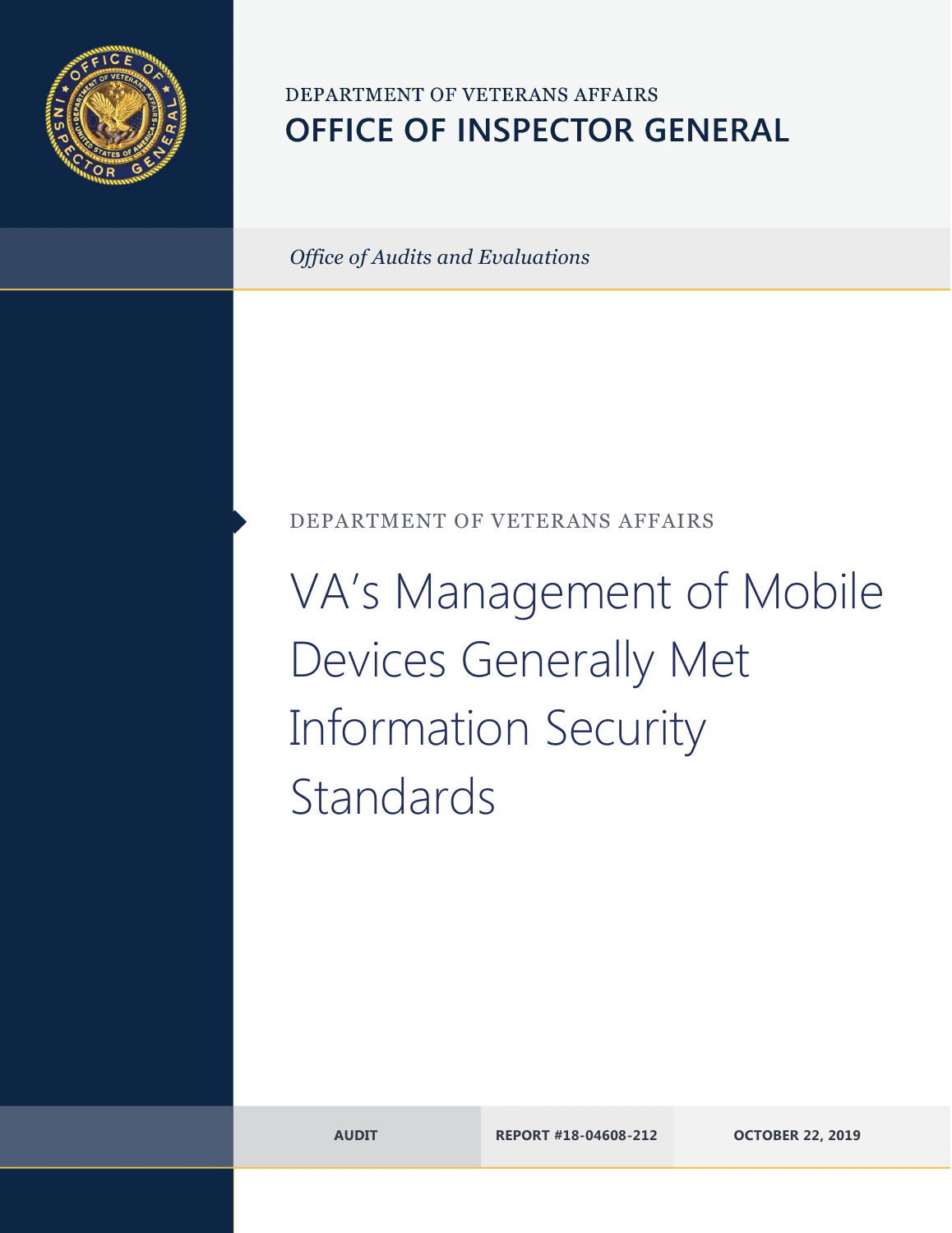

The mission of the Office of Inspector General is to serve veterans and the public by conducting effective oversight of the programs and operations of the Department of Veterans Affairs through independent audits, inspections, reviews, and investigations.

*In addition to general privacy laws that govern release of medical information, disclosure of certain veteran health or other private information may be prohibited by various federal statutes including, but not limited to, 38 U.S.C. §§ 5701, 5705, and 7332, absent an exemption or other specified circumstances. As mandated by law, the OIG adheres to privacy and confidentiality laws and regulations protecting veteran health or other private information in this report.*

**Report suspected wrongdoing in VA programs and operations to the VA OIG Hotline:**

**<www.va.gov/oig/hotline>**

**1-800-488-8244**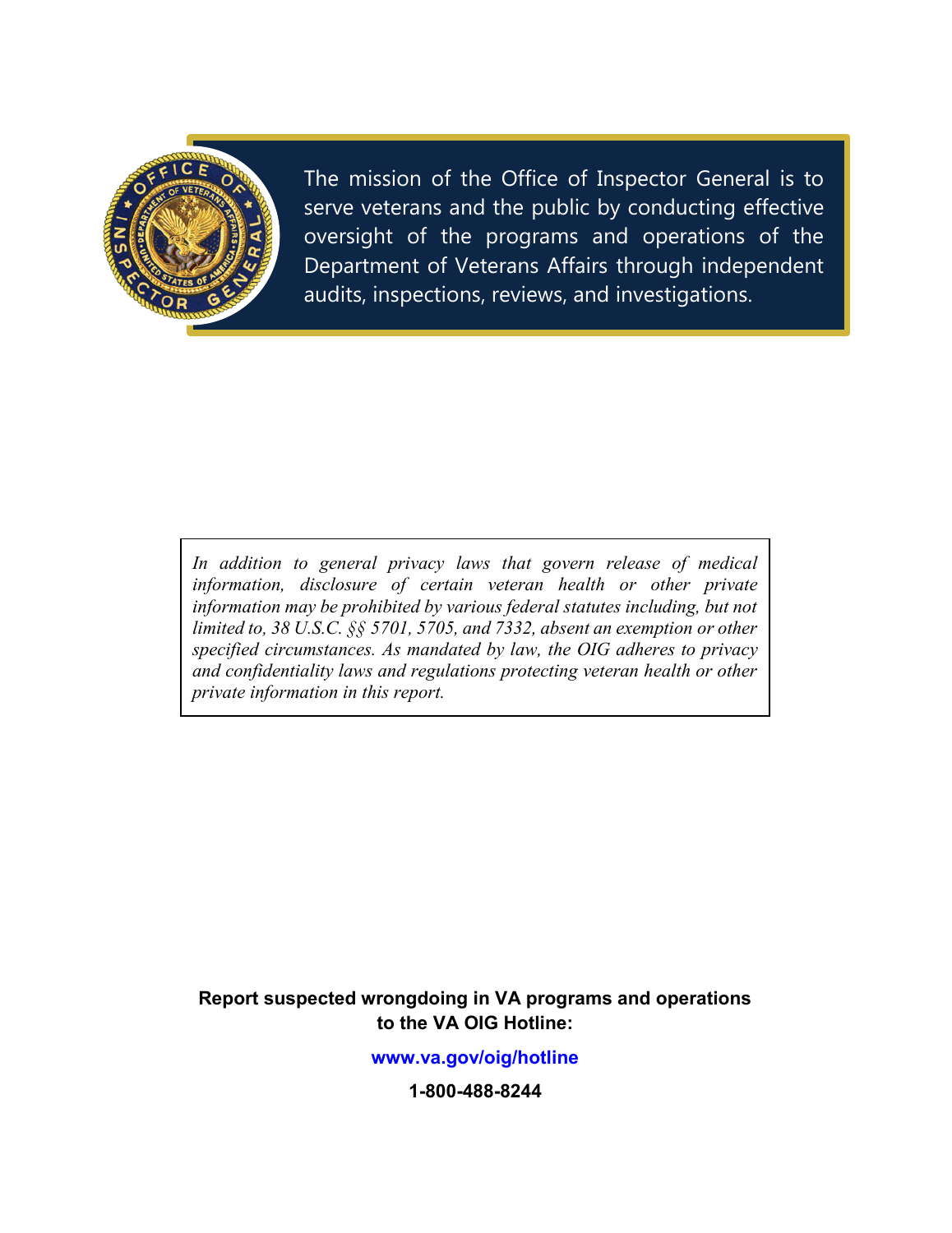

# **Executive Summary**

<span id="page-2-3"></span>VA's Office of Information and Technology (OIT) manages over 50,000 mobile devices that store, process, and transmit veteran information and require protection at all times. VA centrally manages mobile devices accessing VA networks through an enterprise-wide mobile device management (MDM) system. A centralized, enterprise-wide MDM system can provide consistent management, configuration, security, and continuous monitoring of VA mobile devices. The VA Office of Inspector General (OIG) contracts with an independent public accounting firm to conduct an annual audit of VA's information security program and practices to determine compliance with the Federal Information Security Modernization Act of 2014 (FISMA).

The FISMA audit is conducted in accordance with guidelines issued by the Office of Management and Budget (OMB) and applicable National Institute for Standards and Technology (NIST) information security guidelines.<sup>[1](#page-2-0)</sup> However, the FISMA audit focuses on selected major applications, and VA's MDM system is not one of the applications evaluated. The OIG conducted this audit to determine whether OIT is implementing policies and procedures to mitigate information security weaknesses associated with mobile devices being used in VA's network infrastructure.

# **What the Audit Found**

 $\overline{a}$ 

The audit team found OIT's security practices for mobile devices generally mitigated security control weaknesses within VA's network infrastructure. The Government Accountability Office's (GAO) *Federal Information System Controls Audit Manual* (FISCAM) has five general categories of information technology controls—security management, access controls, segregation of duties, contingency planning, and configuration management.<sup>[2](#page-2-1)</sup> OIT's information technology controls in four of the five categories met OMB, NIST, and VA security standards for VA mobile devices.

However, the audit team did find vulnerabilities associated with configuration management. Specifically, OIT did not enforce blacklisting of applications as required by VA policy.<sup>[3](#page-2-2)</sup> Blacklisting blocks the use of applications to prevent the execution of malicious, vulnerable, or flawed applications. According to OIT's director of mobile technology and endpoint security

<span id="page-2-0"></span><sup>&</sup>lt;sup>1</sup> NIST is an agency of the Department of Commerce that has the responsibilities under the Federal Information Security Management Act of 2002 to develop mandatory standards and guidelines for federal agencies' information and information systems.

<span id="page-2-1"></span><sup>2</sup> GAO-09-232G, February 2, 2009. FISCAM provides a methodology for performing information systems control audits of federal entities in accordance with professional standards.

<span id="page-2-2"></span><sup>3</sup> VA Handbook 6500.10*, Mobile Device Security Policy*, February 15, 2018.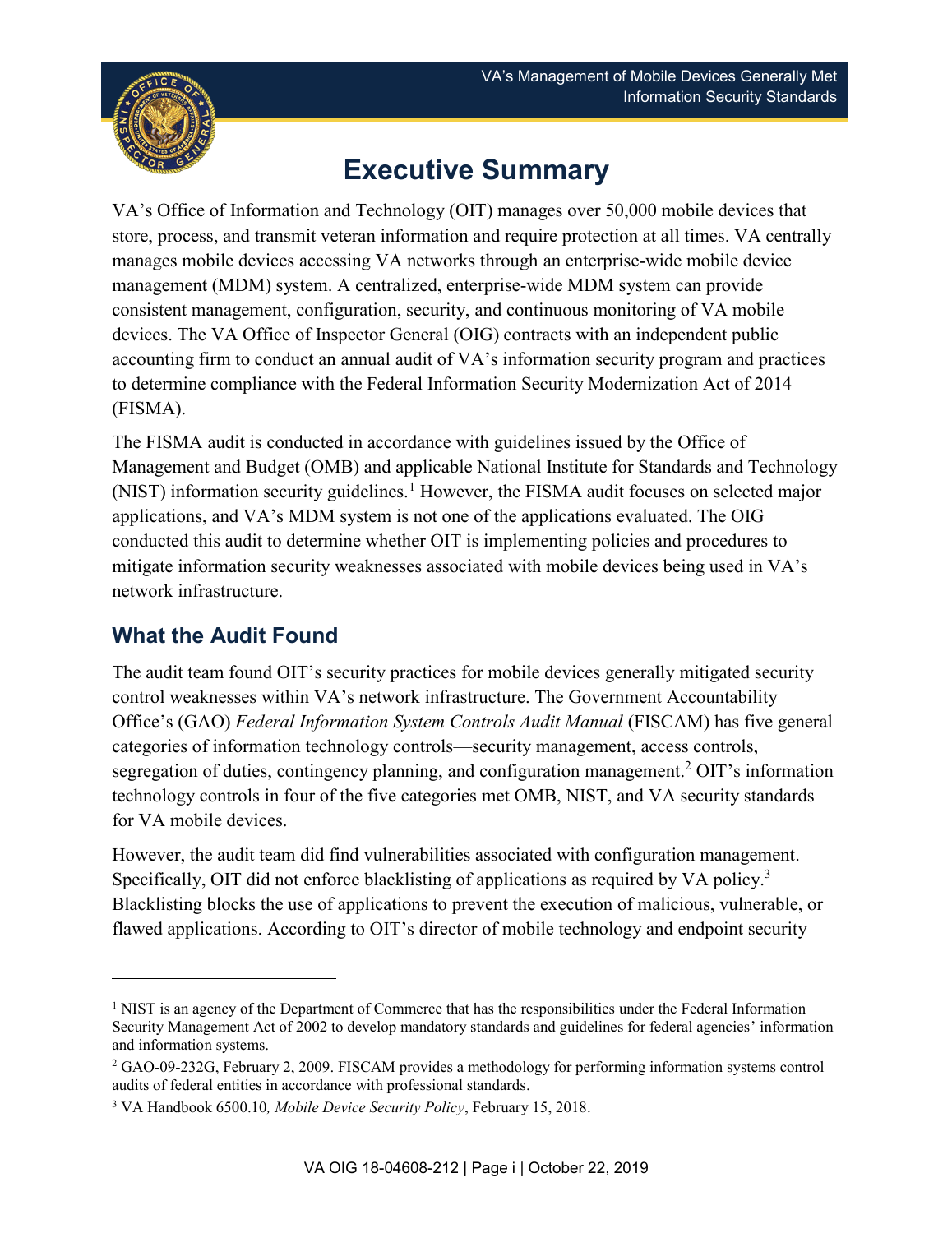engineering, OIT decided not to implement blacklisting due to the workload associated with vetting applications. OIT would need to individually assess the security risks to VA data of over two million applications, and OIT would also need to add the applications that were considered high risk to the blacklist in the MDM system. Because OIT has not implemented blacklisting, users can download applications that are not authorized on VA mobile devices, such as cloudbased applications. Cloud-based applications could allow users to transfer locally stored VA data into uncontrolled storage, increasing the risk of lost VA data. According to OIT, it has started implementing application-vetting tools that have a similar capacity to blacklisting.

Training is one mitigating control VA uses in the absence of blacklisting, but the audit team also found VA does not validate whether users of mobile devices are completing the required annual *Mobile Training: Security of Apps on iOS Devices*. A separate training, the *VA Privacy and Information Security Awareness and Rules of Behavior*, is required and validated through the Talent Management System, but does not address prohibited applications on mobile devices. Furthermore, OIT has no way to validate the effectiveness of annual information security training because OIT cannot check mobile devices that are not in supervised mode to see what applications users may have installed from a source other than the VA application store—i.e., Apple's application store. [4](#page-3-0)

Finally, the audit team found VA does not use configuration management tools to control and automate updates for its mobile devices and applications. According to FISCAM, configuration management controls provide reasonable assurance that changes to information system resources are authorized and systems are configured and operated securely and as intended. The audit team found users of mobile devices were responsible for managing the updates of their applications and operating systems. Prior to the Apple iPhone Operating System (iOS) 12 update, the audit team found that notifications from OIT advising users not to update applications and devices were sent after users had experienced issues as a result of installing updates. The audit team found 12,298 out of 50,618 mobile devices had unapproved operating systems.

According to OIT's director of mobile technology and endpoint security engineering, OIT decided not to use configuration management tools, as with blacklisting, due to the workload associated with using supervised mode. To enforce supervised mode, OIT administrators would need to physically connect each individual mobile device to an Apple computer for configuration. Enforcing supervised mode would also require a wide distribution of Apple computers to administrators and would add tasks to the implementation process, which would require more time to issue the devices.

 $\overline{a}$ 

<span id="page-3-0"></span><sup>4</sup> Supervised mode allows administrators to centrally manage and control Apple iOS devices.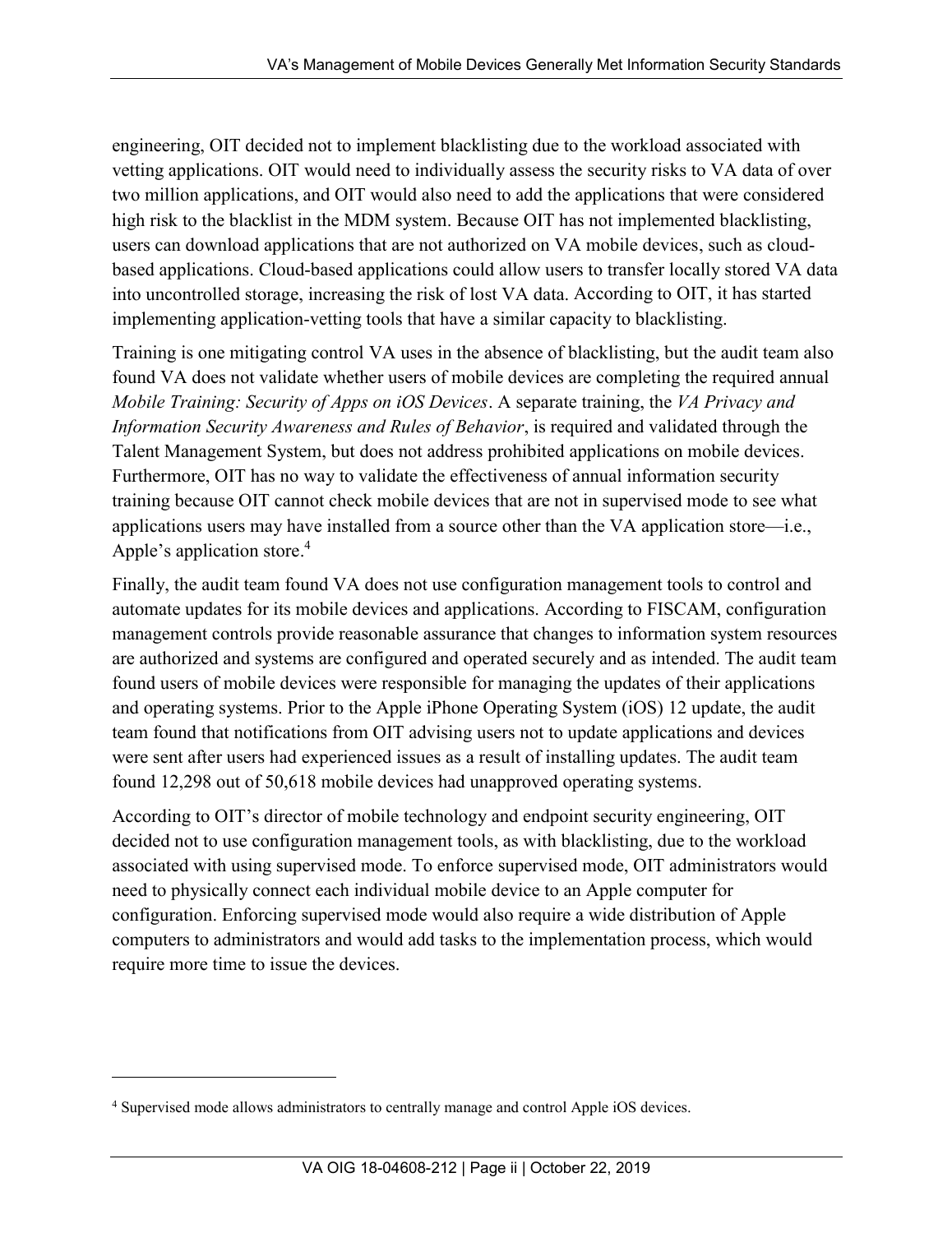As a result of not using the tools, VA is unable to prevent users from updating the operating system or applications before testing can be accomplished. The lack of configuration management tools has resulted in VA users experiencing loss of use of their applications due to installing device updates before application updates were tested and approved by OIT. In addition, relying on users to perform updates could result in security vulnerabilities if updates are untimely. Furthermore, premature or untimely updates by users impact the usability of their devices—for example, interfering with their access to VA email, contacts, and calendars. OIT has now awarded a contract to Lookout for a new application-vetting tool, but as of the time of this report, it was not available for review by the audit team.

#### **What the OIG Recommended**

The OIG made three recommendations to mitigate information security weaknesses associated with mobile devices being used in VA's network infrastructure. Recommendations include enforcing blacklisting or formally assessing and documenting the approach of using training as the mitigating control, using configuration management tools to prevent premature or late updating, and validating that users are completing the required annual mobile device training.

## **Management Comments**

The principal deputy assistant secretary for information and technology and deputy chief information officer concurred with Recommendations 1−3. Regarding Recommendation 1, the principal deputy assistant secretary stated OIT is working on two approaches to address the recommendation. The first approach involves deploying the Lookout application to VA mobile endpoints to ensure mobile applications are not malicious. The second approach involves implementing a process to ensure mobile users are trained in appropriate and inappropriate use of VA sensitive data applications prior to receiving mobile devices.

In response to Recommendation 2, the principal deputy assistant secretary stated OIT is working to transition all mobile devices to supervised mode. OIT can delay operating system updates for a maximum of 90 days for mobile devices in supervised mode but cannot indefinitely prevent application updates due to the Apple App Store model. For VA-specific applications, OIT will implement a process to look for any updates, test them, and confirm there are no issues. If issues are identified, a bulletin will be released to all mobile users to refrain from updating until the issues are resolved. The principal deputy assistant secretary reported that OIT will provide target completion dates and additional details on corrective actions for Recommendations 1 and 2 when they respond to the OIG's 90-day follow-up memorandum.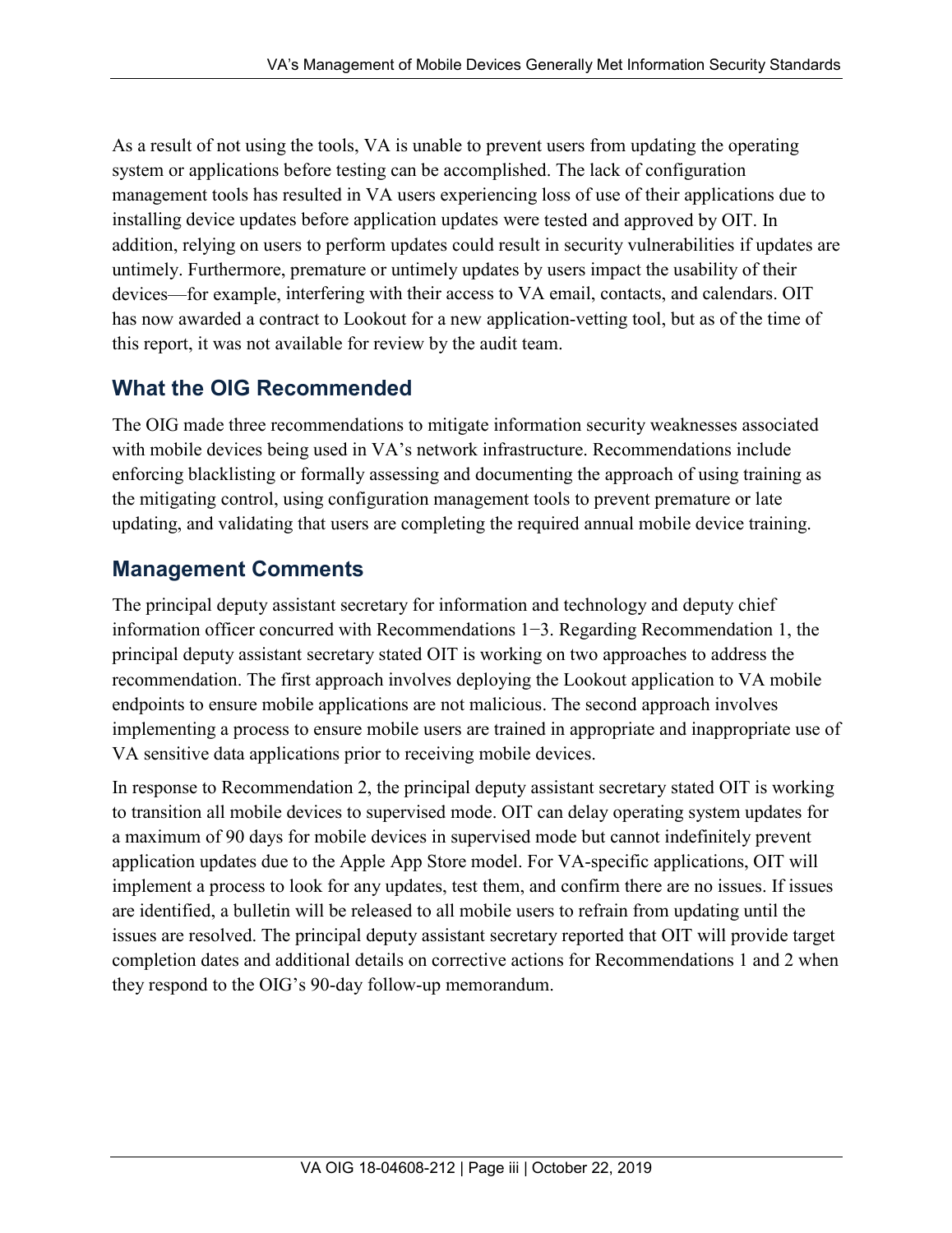Regarding Recommendation 3, the principal deputy assistant secretary stated VA will fully implement a process by June 30, 2020, to ensure mobile training is provided before users receive devices. The OIG will monitor implementation of planned actions and will close the recommendations when VA provides sufficient evidence demonstrating progress in addressing the intent of the recommendations and the issues identified.

Rerry M. Reinkergen

LARRY M. REINKEMEYER Assistant Inspector General for Audits and Evaluations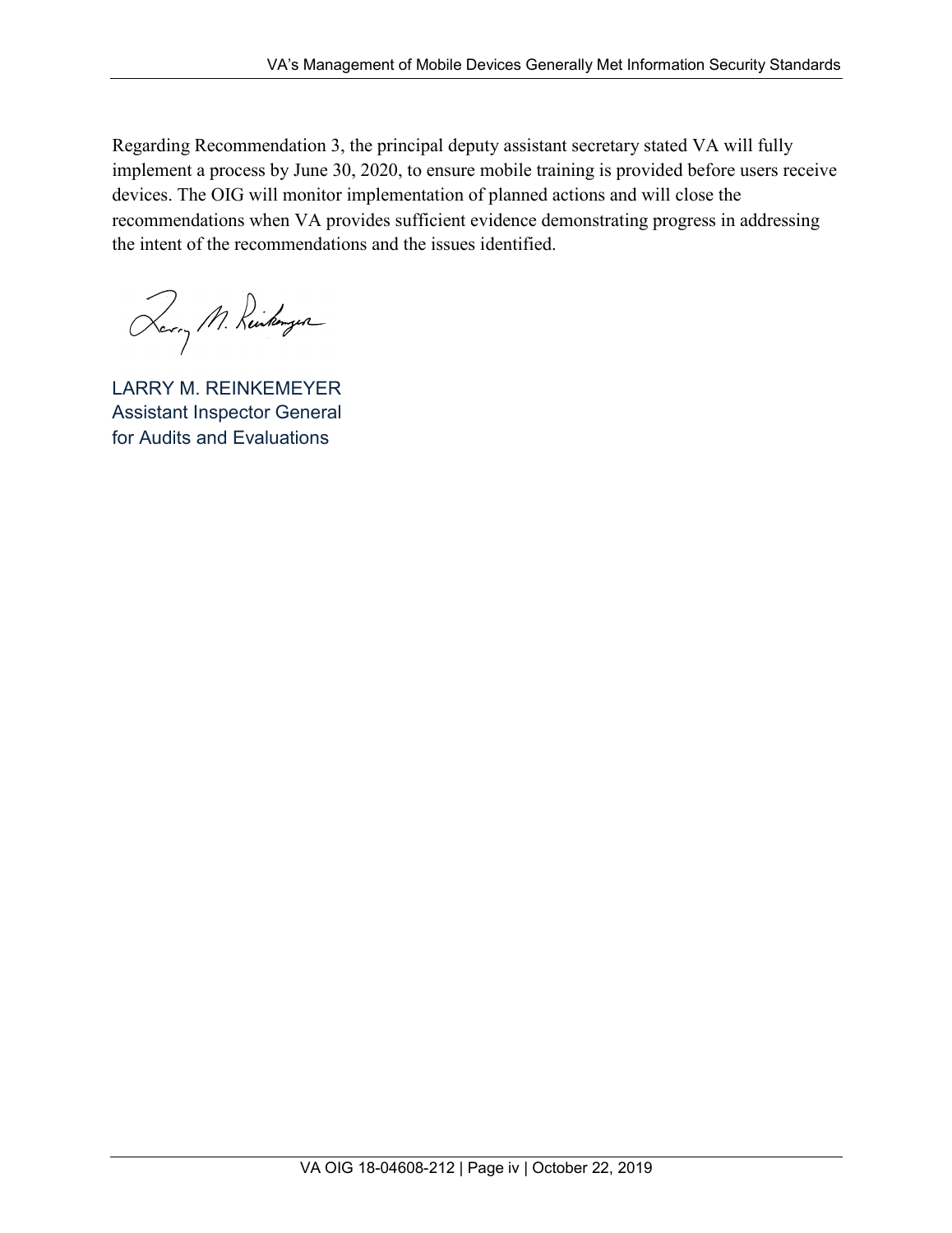# **Contents**

| Finding 1: OIT Security Practices Generally Mitigated VA's Mobile Device Security |  |
|-----------------------------------------------------------------------------------|--|
|                                                                                   |  |
|                                                                                   |  |
|                                                                                   |  |
|                                                                                   |  |
|                                                                                   |  |
|                                                                                   |  |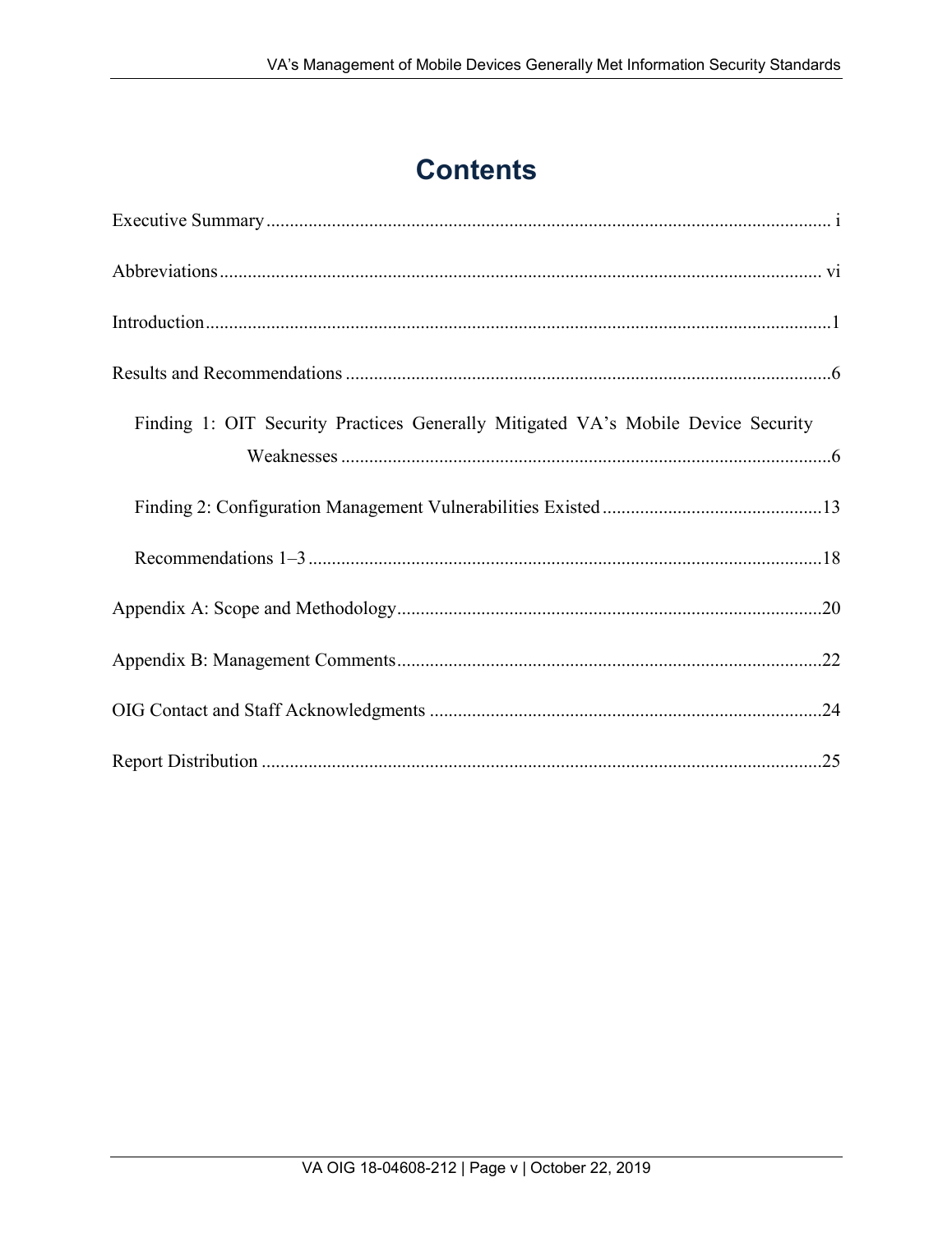# **Abbreviations**

<span id="page-7-0"></span>

| <b>FISCAM</b> | Federal Information System Controls Audit Manual |
|---------------|--------------------------------------------------|
| <b>FISMA</b>  | Federal Information Security Modernization Act   |
| <b>GAO</b>    | Government Accountability Office                 |
| iOS           | Apple iPhone Operating System                    |
| <b>MDM</b>    | mobile device management                         |
| <b>NIST</b>   | National Institute of Standards and Technology   |
| OIG           | Office of Inspector General                      |
| <b>OIT</b>    | Office of Information and Technology             |
| <b>OMB</b>    | Office of Management and Budget                  |
| PIV           | personal identity verification                   |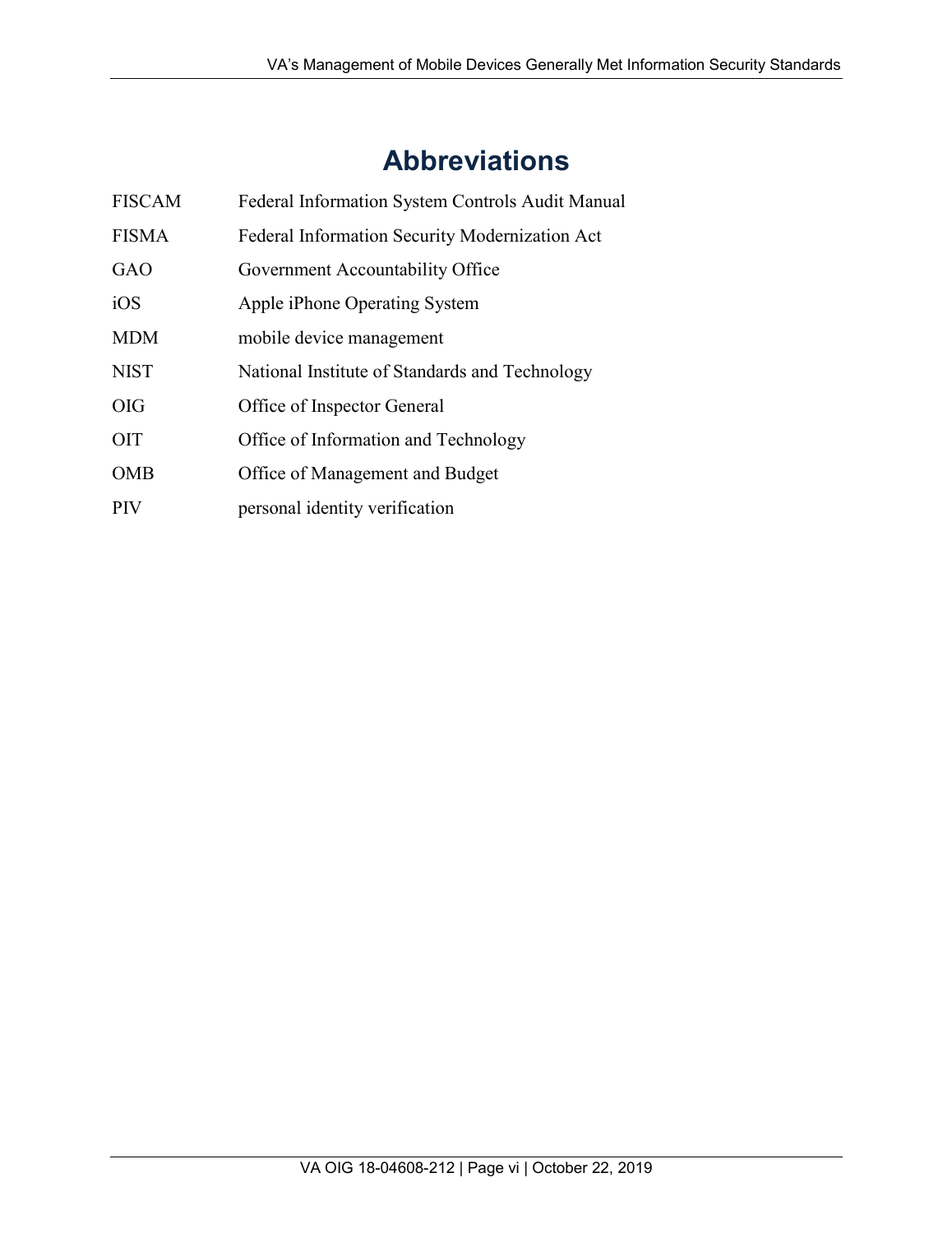

 $\overline{a}$ 

# **Introduction**

<span id="page-8-0"></span>The VA Office of Inspector General (OIG) conducted this audit to determine whether the Office of Information and Technology (OIT) has implemented policies and procedures to mitigate information security weaknesses associated with mobile devices used in VA's network infrastructure. OIT manages over 50,000 mobile devices that store, process, and transmit veteran information and require protection at all times.

VA centrally manages mobile devices accessing VA networks through an enterprise-wide mobile device management (MDM) system. A centralized, enterprise-wide MDM system can provide consistent management, configuration, security, and continuous monitoring of VA mobile devices. The OIG contracts with an independent public accounting firm to conduct an annual audit of VA's information security program and practices to determine compliance with the Federal Information Security Modernization Act of 2014 (FISMA).<sup>[5](#page-8-1)</sup> The FISMA audit is conducted in accordance with guidelines issued by the Office of Management and Budget (OMB) and applicable National Institute of Standards and Technology (NIST) information security guidelines.<sup>[6](#page-8-2)</sup> However, the FISMA audit focuses on selected major applications, and VA's MDM system is not one of the applications evaluated.

## **Federal Information System Controls Audit Manual**

To accomplish the objective, the audit team assessed VA's information security program related to mobile devices by aligning risk areas with the Government Accountability Office's (GAO) *Federal Information System Controls Audit Manual*'s (FISCAM) five general categories of information technology controls. FISCAM provides a methodology for performing information systems control audits of federal entities in accordance with generally accepted government auditing standards. The following are the five categories of information technology controls:

- Security management controls provide reasonable assurance that security management is effective.
- · Access controls provide reasonable assurance that access to computer resources is reasonable and restricted to authorized individuals.
- · Configuration management controls provide reasonable assurance that changes to information system resources are authorized and systems are configured and operated securely and as intended.

<span id="page-8-1"></span><sup>5</sup> Federal Information Security Modernization Act of 2014, Pub. L. No. 113-283, 128 Stat. 3073 (2014).

<span id="page-8-2"></span><sup>6</sup> NIST is an agency of the Department of Commerce responsible for developing standards and guidelines, including minimum requirements, for providing adequate information security for all agency operations and assets.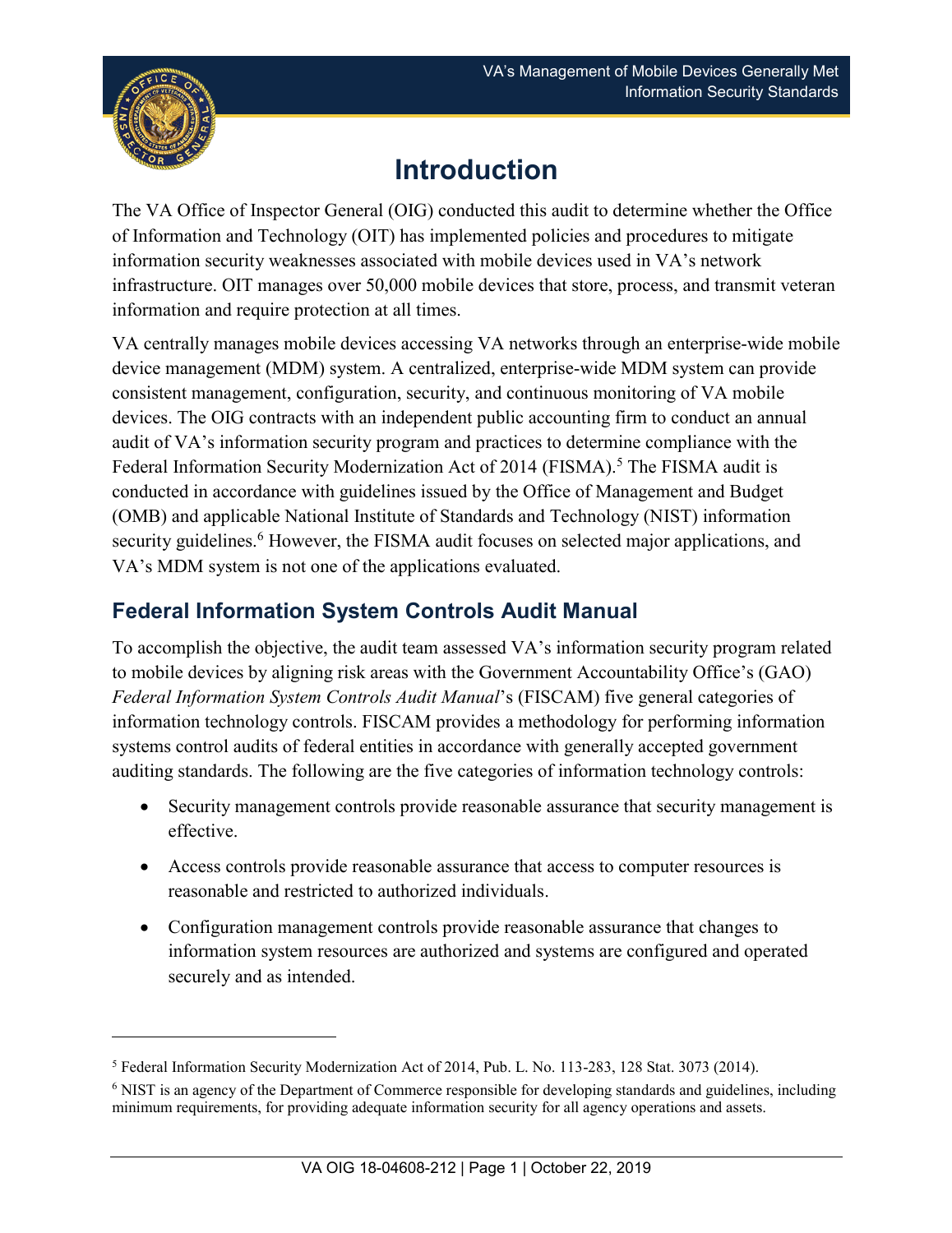- · Segregation of duties controls provide reasonable assurance that incompatible duties are effectively segregated.
- · Contingency planning controls provide reasonable assurance for protection of information resources, minimize the risk of interruptions, and provide recovery of critical operations should interruptions occur.

# **National Institute of Standards and Technology's Mobile Device Guidelines**

A NIST special publication defines the characteristics of a mobile device as being small; having network access, built-in data storage, and applications that can be accessed through a web browser; and lacking a desktop or laptop operating system.<sup>[7](#page-9-0)</sup> The publication also states that mobile devices need to support multiple security objectives—confidentiality, integrity, and availability—and secure against a variety of threats. According to the publication, this could be accomplished through a combination of security features built into the mobile devices and additional security controls applied to the mobile devices and other components of the enterprise information technology infrastructure.

According to the NIST special publication, organizations should create a mobile device security policy. The policy should address what types of resources may be accessed by mobile devices, the degree of access for different classes of devices, and how configuration and administration of devices should be handled—e.g., how centralized mobile device management servers are administered and updated. The policy should be consistent with and complement nonmobile security policy. Organizations should use threat modeling to identify any threats that are unique to mobile devices.

The publication also states that the nature of mobile devices makes them more susceptible to being lost or stolen than other devices, so their data are at a higher risk of compromise. Mobile device security policies and controls should be created with the assumption that the devices will be acquired by malicious parties who will attempt to recover sensitive data either from the devices or by using the devices to remotely access organizational data. The publication recommends a layered approach to mobile device security. The first layer is to use an authentication method more robust than a personal identification number, such as token-based authentication, network-based device authentication, and domain authentication. The second layer involves protecting sensitive data either by encrypting the devices or by not storing data on them.

 $\overline{a}$ 

<span id="page-9-0"></span><sup>7</sup> Department of Commerce, NIST, *Guidelines for Managing the Security of Mobile Devices in the Enterprise,* by Murugiah Souppaya and Karen Scarfone. Special Publication 800-124, Revision 1, sec. 2.1*,* June 2013.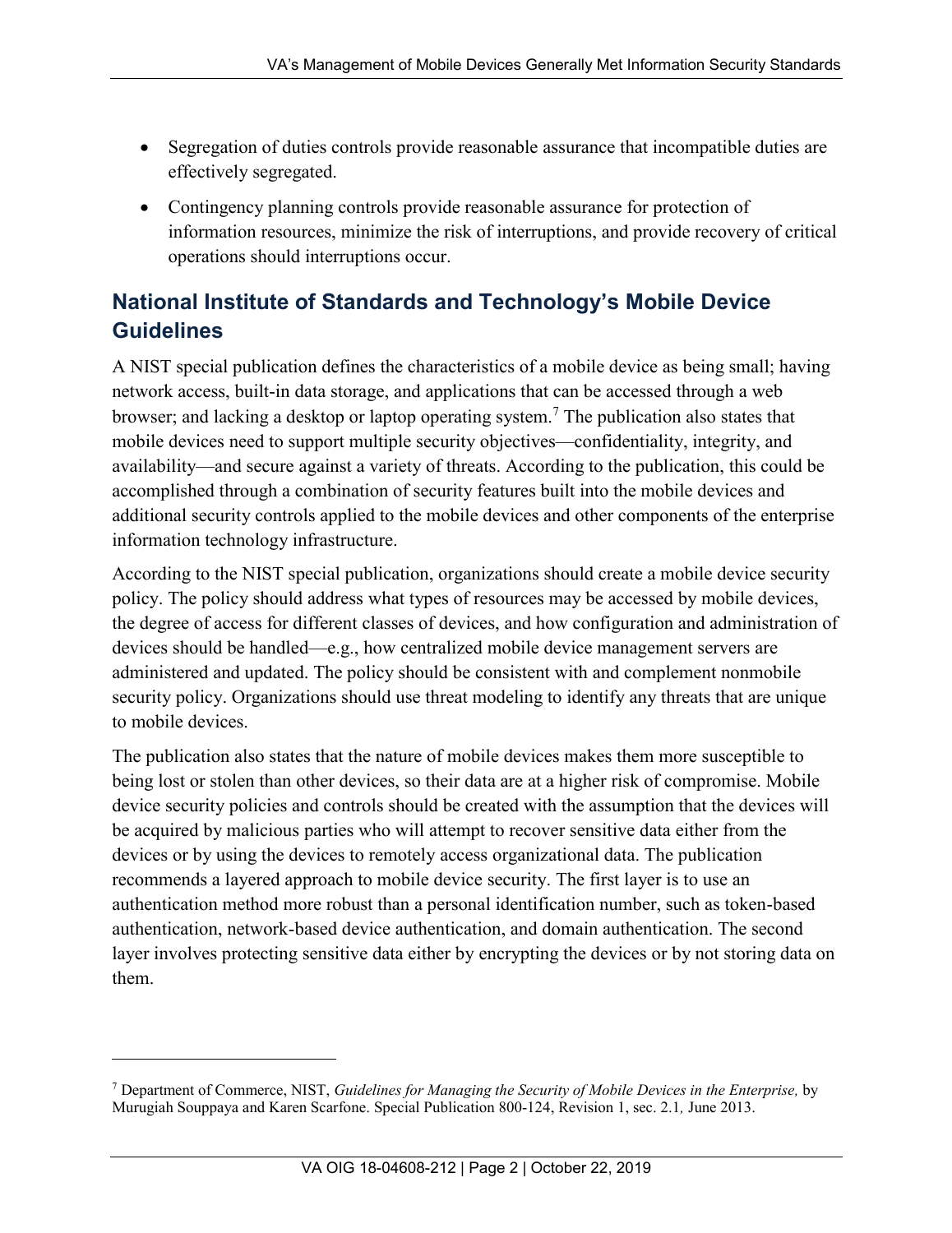The publication recommends application management to restrict which application stores may be used. Agencies should consider conducting an application inventory, verifying digital signatures of applications to ensure trust, and using dedicated distribution of organizational applications. Recommended operation and maintenance practices for mobile devices include checking upgrades and patches, keeping an active inventory of devices and applications, providing user training specific to mobile devices, revoking or deleting applications when an increase in risk is identified, and deleting data from a mobile device before reissuing it.

## **VA's Mobile Device Security Policy**

VA Handbook 6500.10, *Mobile Device Security Policy*, provides policy and procedures for securing VA mobile devices, which are the only mobile devices that can be connected to the VA network or used to store or transmit VA data. The handbook defines which types of mobile devices are permitted to access VA resources; what degree of access is permitted; how provisioning and development should be handled; how VA will select, implement, and use centralized mobile device management technologies; and what responsibilities relate to mobile device security.

## **Government Accountability Office Mobile Device Vulnerabilities and Recommendations**

#### **Vulnerabilities**

According to GAO, mobile devices are subject to numerous security vulnerabilities. The following is a list of some vulnerabilities found on mobile platforms.

- Mobile devices often do not have passwords enabled, meaning mobile devices often lack passwords to authenticate users and control access to data stored on the devices.
- · Two-factor authentication is not always used when conducting sensitive transactions on mobile devices. Using static passwords for authentication rather than two-factor authentication has security drawbacks: passwords can be guessed, forgotten, written down and stolen, or obtained through eavesdropping.
- · Wireless transmissions are not always encrypted, and as a result, information such as emails sent by a mobile device are usually not encrypted while in transit.
- Mobile devices may contain malware, and users could download malware unknowingly because it can be disguised as a game, security patch, utility, or other useful application.
- Mobile devices often do not use security software because many mobile devices do not come already installed with security software to protect against malicious applications, spyware, and malware-based attacks.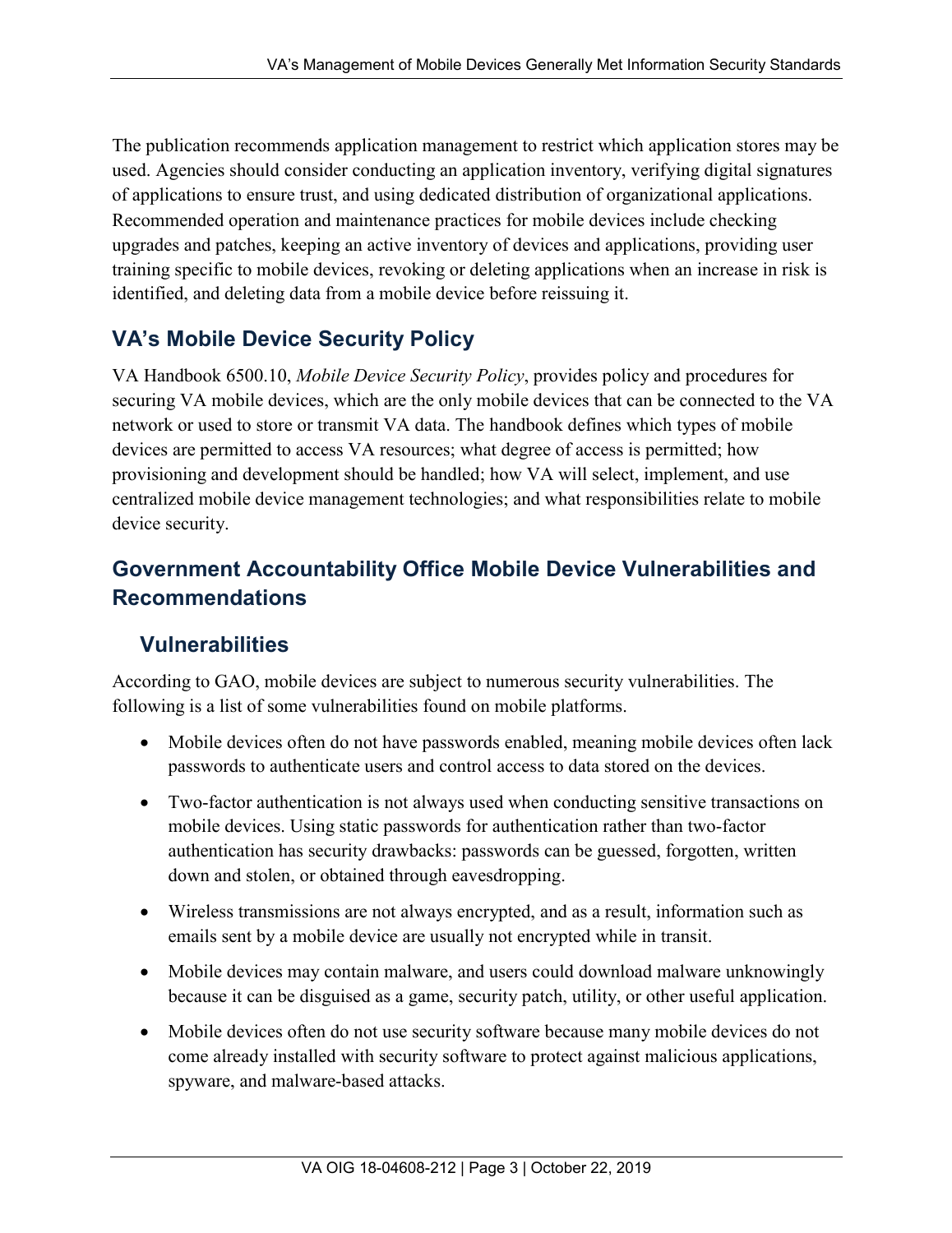- · Operating systems may be out-of-date as security patches or fixes for mobile devices' operating systems are not always installed on mobile devices in a timely manner.
- · Mobile devices often do not limit internet connections because many mobile devices do not have firewalls to limit connections.
- Communication channels may be poorly secured leaving those channels, such as Bluetooth, "open" or in "discovery" mode.

#### **Recommendations**

GAO outlines security controls that can be enabled on mobile devices to help protect against common security threats and vulnerabilities. [8](#page-11-0) As previously discussed, mobile devices and many mobile applications do not always encrypt data on their own before transmission. Other network communications such as Wireless Personal Area Networks, which are short range networks that require little or no infrastructure, are left unsecured and discoverable. Bluetooth can be used to establish Wireless Personal Area Networks. Malware is prevalent in mobile applications due to the ability of the malware to be easily concealed in a seemingly valid application.

The following are security controls identified by GAO to combat common threats and vulnerabilities:

- Enable user authentication.
- · Enable two-factor authentication.
- Validate application authenticity.
- Install antimalware
- Install firewall

 $\overline{a}$ 

- Receive prompt security updates.
- Remotely disable lost or stolen devices.
- Enable encryption for data stored on the device.
- Implement a virtual private network.
- Enable, obtain, and analyze device log files.

GAO also recommends turning off or setting Bluetooth to nondiscoverable, limiting the use of public Wi-Fi, minimizing unnecessary applications, configuring web accounts for secure connections, and limiting storage of sensitive information on the device. In addition, GAO

<span id="page-11-0"></span><sup>8</sup> GAO, *Better Implementation of Controls for Mobile Devices Should Be Encouraged*, GAO-12-757, September 2012. According to GAO, this is not a comprehensive list but is consistent with recent studies and guidance.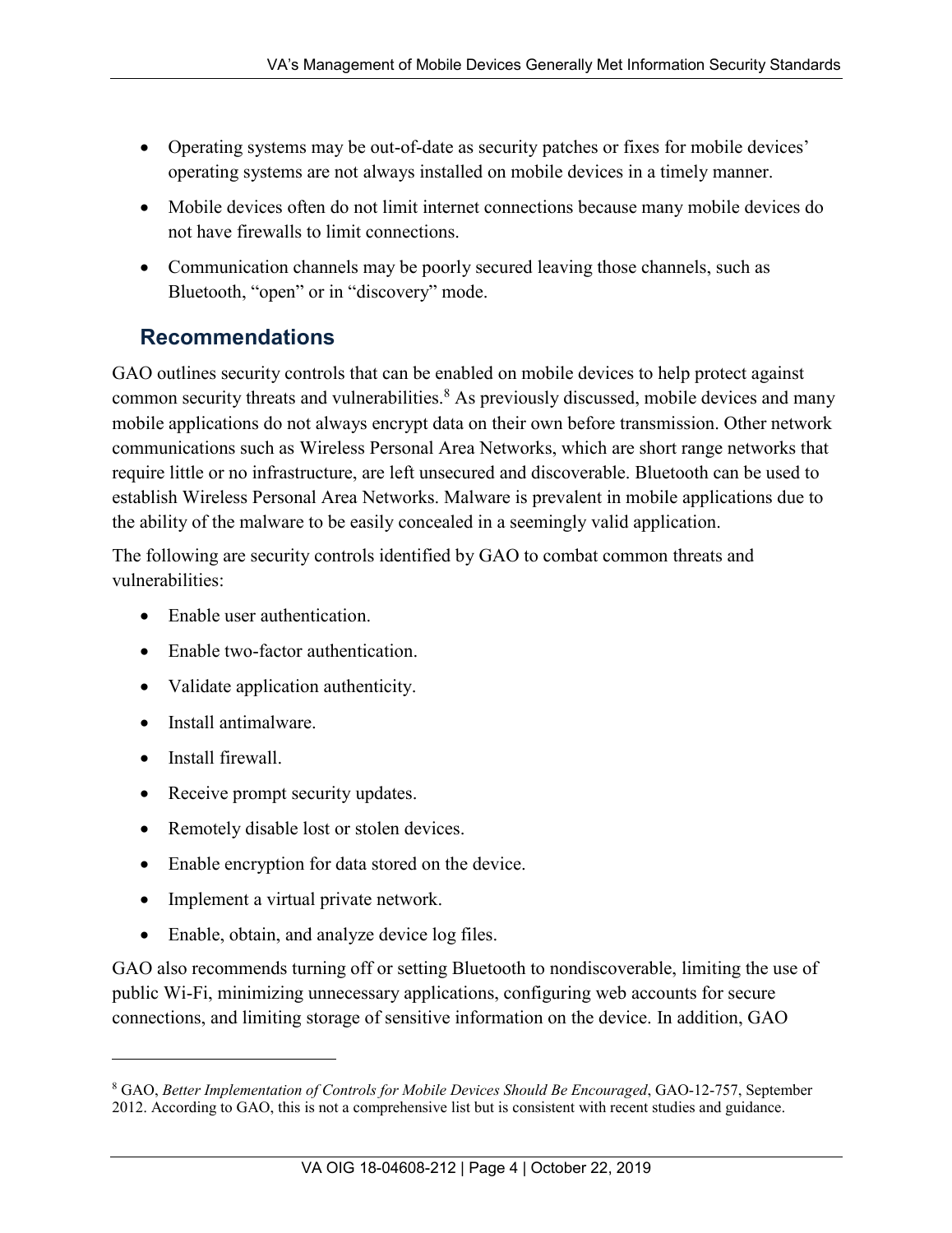recommends establishing mobile device security policy, providing mobile device training, performing risk assessments, and performing configuration control for mobile devices.

## **VA's Assessment**

 $\overline{a}$ 

In January 2017, OIT published *Staff-Facing Mobile Devices and Applications Security*, which included MDM within VA. The document identified three hurdles to the success of securing VA's mobile devices. First, OIT was not using enterprise mobility management to manage and secure VA mobile devices.<sup>[9](#page-12-0)</sup> Second, there was an authentication gap for users with only personal identity verification (PIV) cards for credentials that prohibited them from using MobilePASS for remote access.[10](#page-12-1) Last, OIT identified a lack of mobile device backup. OIT also determined it was using multiple MDM solutions to manage an array of devices, such as Blackberry, Apple, and Android. The use of multiple MDM solutions adds complexity and configuration issues and subsequent security vulnerabilities. VA also did not have Federal Information Processing Standard-compliant encryption on all mobile devices.<sup>[11](#page-12-2)</sup>

<span id="page-12-0"></span><sup>9</sup> Enterprise mobility management is a holistic approach to securing and managing mobile devices. It typically includes some combination of mobile device, application, and data management capabilities.

<span id="page-12-1"></span><sup>&</sup>lt;sup>10</sup> MobilePASS provides two-factor authentication for remote Citrix Access Gateway (VA virtual services) users by generating a onetime password.

<span id="page-12-2"></span><sup>&</sup>lt;sup>11</sup> Department of Commerce, NIST, *Security Requirements for Cryptographic Modules*, Federal Information Processing Standard 140-2, May 25, 2001.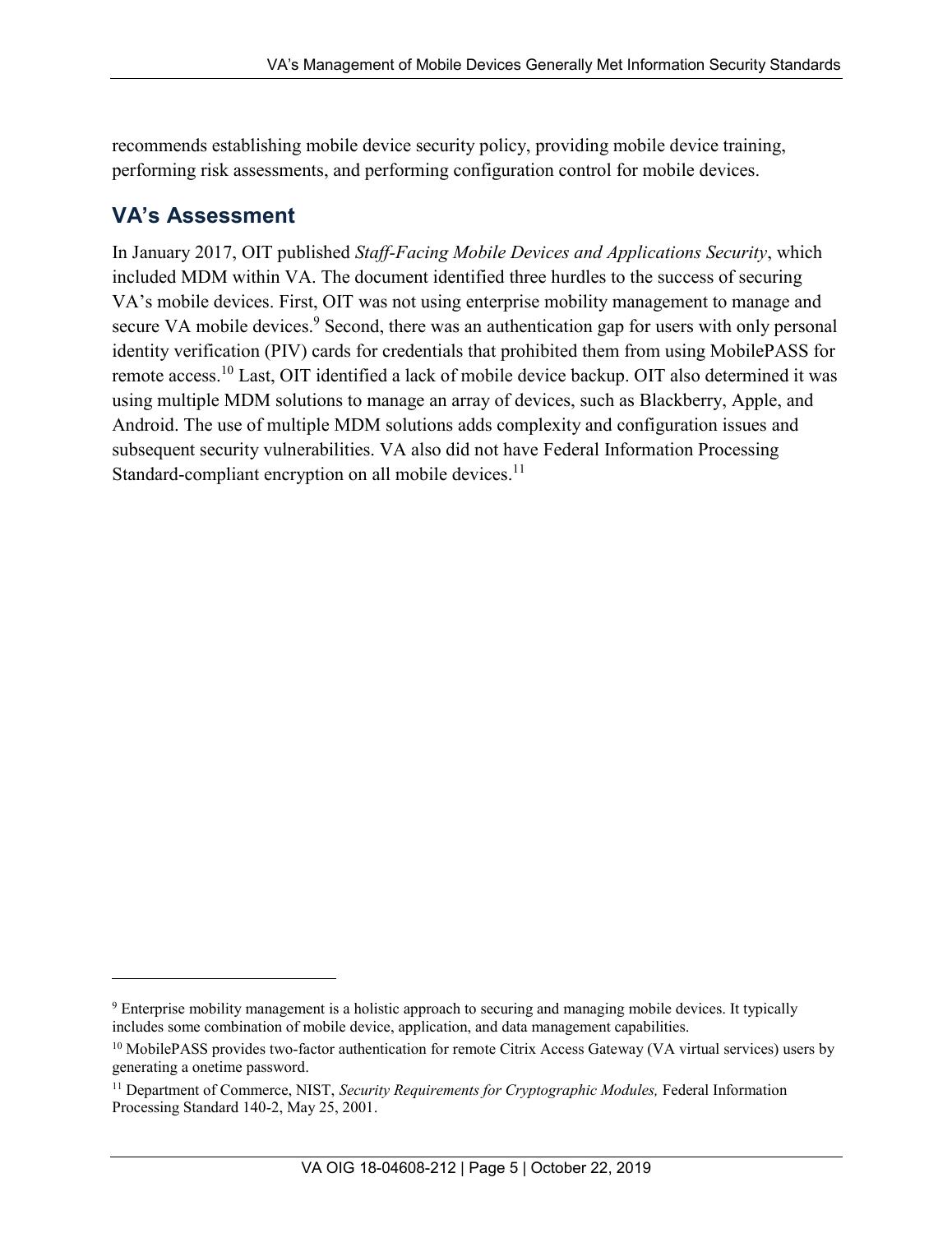# **Results and Recommendations**

# <span id="page-13-1"></span><span id="page-13-0"></span>**Finding 1: OIT Security Practices Generally Mitigated VA's Mobile Device Security Weaknesses**

The audit team found OIT's security practices for mobile devices generally mitigated security control weaknesses in VA's network infrastructure. OIT's information technology controls in four of the five FISCAM categories—security management, access controls, segregation of duties, and contingency planning—met OMB, NIST, and VA security standards for VA mobile devices.

# **What the OIG Did**

The audit team examined VA-managed mobile devices and applications and reviewed risk assessment documentation and configuration settings to assess the security of VA's mobile devices. The audit team conducted interviews with OIT's director of mobile technology and endpoint protection, system administrators, and the acting director of the Office of Cyber Security to determine the sufficiency of information technology security oversight for mobile devices. In addition, the audit team interviewed the senior technical lead for the identity management team, which supports VA's Enterprise Public Key Infrastructure solution, to determine the sufficiency of certificate management and authentication of users and mobile devices. The audit team also interviewed contracting officer's representatives and the training manager for the contracted administrators to determine the adequacy of their training.

The audit team reviewed policy and risk assessment documentation associated with mobile device management. The audit team also reviewed configuration files for mobile devices. In addition, the audit team examined OIT spreadsheets showing device inventories, configurations, and user profiles to determine if unapproved devices and software were being managed by OIT. This finding discusses security management, access controls, segregation of duties, and contingency planning.

#### **Security Management**

Overall, VA met NIST and VA security standards for security management. OIT's move to a single-vendor (Apple) mobile device resulted in a single MDM solution, and VA's approach not to use antivirus protections was congruent with standard security practices. Also, OIT had the required risk assessment documentation. According to FISCAM, security management controls are those that provide reasonable assurance that security management is effective. An entitywide security management program is the foundation of a security control structure and a reflection of senior management's commitment to addressing security risks. The security management program should establish a framework and continuous cycle of activity for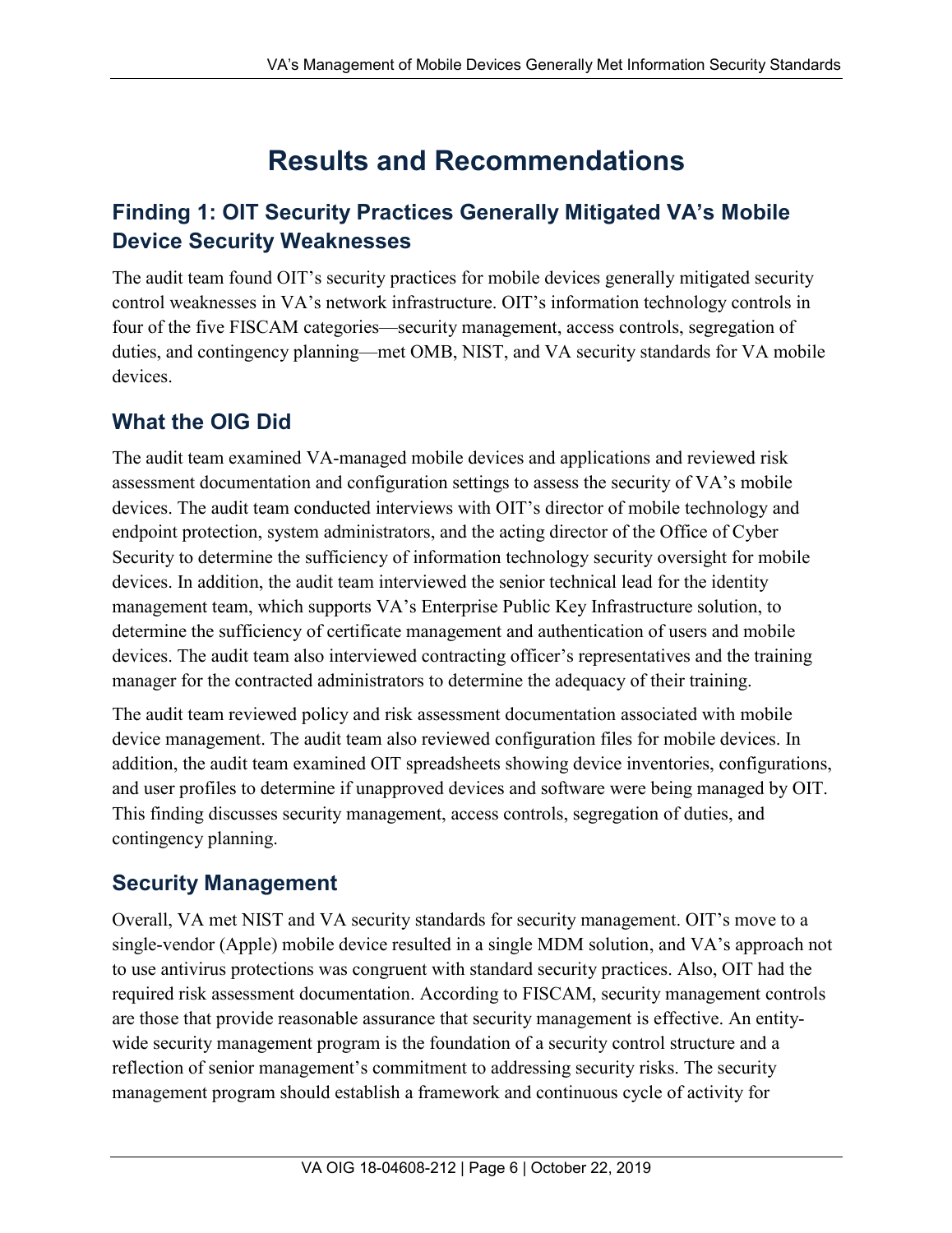assessing risk, developing and implementing effective security procedures, and monitoring the effectiveness of these procedures. The audit team specifically reviewed security management controls in the areas of multiple MDM solutions, antivirus implementation, and risk analysis.

#### **Multiple MDM Solutions**

The audit team found that OIT's *Staff-Facing Mobile Devices and Applications Security* assessment revealed a concern related to multiple MDM solutions. Multiple management platforms create a larger attack surface and divide administrator security efforts, resulting in higher risk and less ability to prepare and respond. In July 2016, VA's chief information officer issued guidance requiring users to transition from Android devices to Apple devices by November 17, 2016. All users were required to have VA-furnished Apple devices. The audit team reviewed the device inventory list in VA's MDM application, which revealed only 15 non-Apple iPhone Operating System (iOS) devices out of 50,618. This is consistent with interviews provided by the Tier IV administrator and the director of mobile technology and endpoint security engineering.<sup>[12](#page-14-0)</sup> The audit team found that the transition resulted in a single-vendor environment and consequently a single MDM solution.

## **Antivirus Protection**

 $\overline{a}$ 

The audit team found that the nonuse of antivirus applications was congruent with normal security practices. VA exclusively uses iOS for VA mobile devices. According to the director of mobile technology and endpoint security engineering, VA does not use antivirus software on its mobile devices. Devices using iOS have security provided in layers to ensure that applications are signed, verified, and "sandboxed" to protect user data.[13](#page-14-1) Once iOS starts, it controls which processes and applications can be run, ensuring that all applications come from known and approved sources and have not been tampered with. The Apple application store submission process works to further shield users from risks by reviewing every iOS application before it is made available. If a virus does affect an application, sandboxing makes it very difficult for an infected application to spread the virus to another application.

In addition, the use of antivirus applications consumes resources on the device, slowing processing. The audit team reviewed iOS security and commercial antivirus providers' documentation. Antivirus for iOS is not available from several reputable commercial antivirus providers. The audit team also interviewed a Tier IV administrator and the director of mobile technology and endpoint security engineering to assess VA's approach of not using antivirus software.

<span id="page-14-0"></span><sup>&</sup>lt;sup>12</sup> The Tier IV administrator manages the design of the MDM system.

<span id="page-14-1"></span> $13$  According to NIST, a sandbox is a restricted, controlled execution environment that prevents potentially malicious software from accessing any system resources except those for which the software is authorized.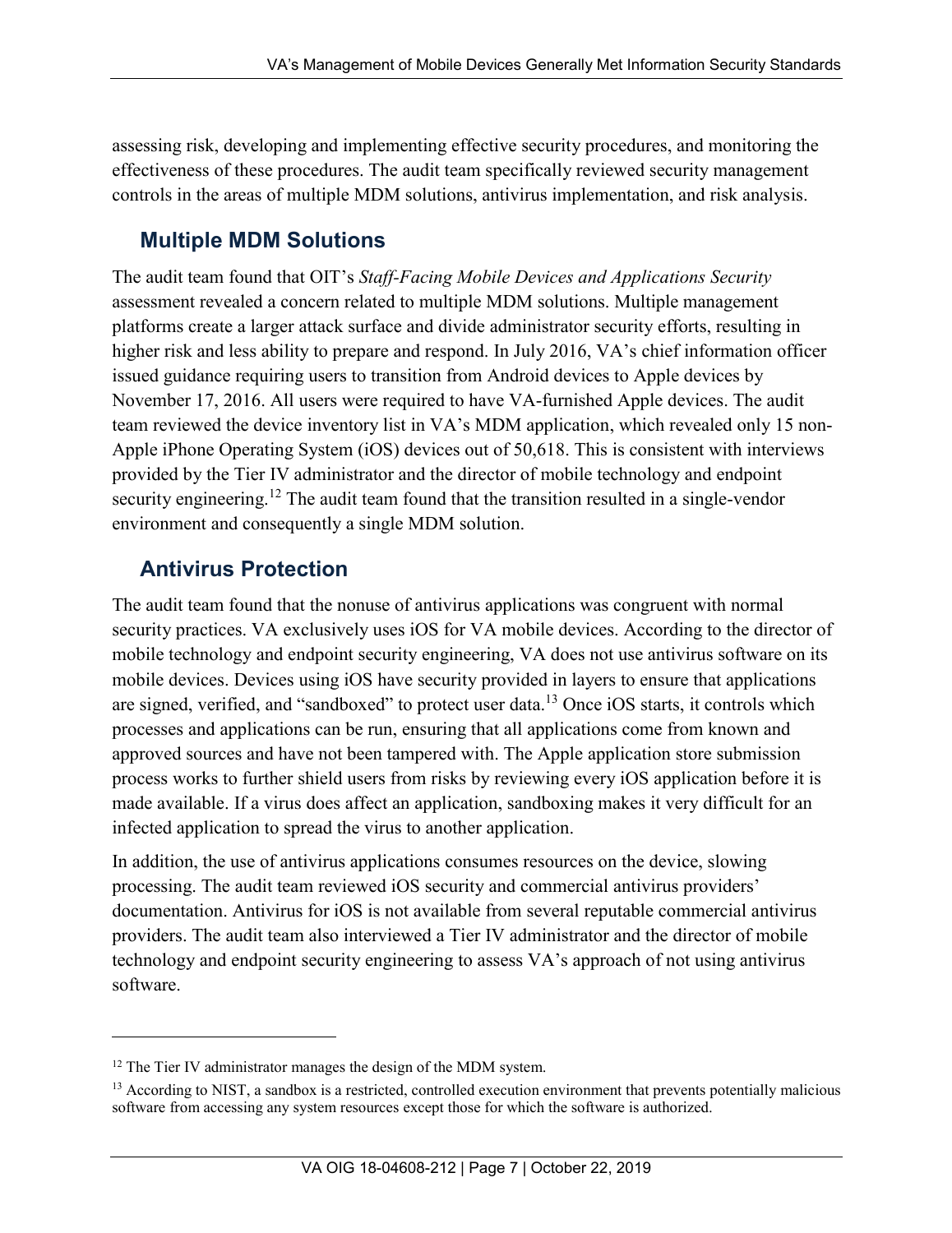# **Risk Analysis**

The audit team found that the security risk documentation was sufficient. OIT is required to assess security risks to its systems and document its approach to providing security for the system. The documentation for the assessment and mitigations for VA is stored in VA's Governance, Risk, and Compliance RiskVision System. Security documents such as assessments, control lists, and plans of action and milestones are used to determine if vulnerabilities to the system are being mitigated. The audit team reviewed the security documentation and compared it to federal and VA requirements to determine if VA's risk assessment and security plan for MDM were up-to-date and complete.

# **Access Controls**

VA met OMB, NIST, and VA security standards for access controls. According to NIST Special Publication 800-157, *Guidelines for Derived Personal Identity Verification Credentials*, the use of PIV cards with mobile devices has proven to be challenging. Due to the cards' impracticality, Special Publication 800-157 provides an alternative to the use of PIVs through the use of derived PIV certificates. Derived PIV certificates leverage the current investment in PIV infrastructure while achieving a substantial cost savings. VA uses derived certificates for two-factor authentication to mitigate the inability to use PIV authentication. The audit team interviewed an OIT Tier IV administrator, as well as the program director and the senior technical lead for identification and authentication management, to assess VA's PIV posture. The audit team also reviewed PIV and derived certificate publications, OIT procedures, and VA's MDM and enterprise service applications for compliance settings for certificate management.

The audit team found that VA's use of a two-factor authentication solution, instead of PIV cards, met OMB's policy through the NIST Special Publication 800-157 alternative. The audit team also found VA uses FIPS-compliant encryption on its mobile devices and, according to a system administrator, is limiting iCloud access to device recovery and non-VA user data. According to FISCAM, access controls provide reasonable assurance that access to computer resources is reasonable and restricted to authorized individuals. Access controls limit or detect inappropriate access to computer resources, thereby protecting them from unauthorized modification, loss, and disclosure. FISCAM also stated that without adequate access controls, unauthorized individuals, including intruders and former employees, can surreptitiously read and copy sensitive data and make undetected changes or deletions for malicious purposes or personal gain. In addition, authorized users can intentionally or unintentionally read, add, delete, modify, or withdraw data or execute changes that are outside their span of authority.

Inadequate access controls diminish the reliability of computerized data and increase the risk of the data's destruction or inappropriate disclosure. The audit team assessed access controls by reviewing PIV compliance, device encryption, cloud storage usage, and blacklisting. The audit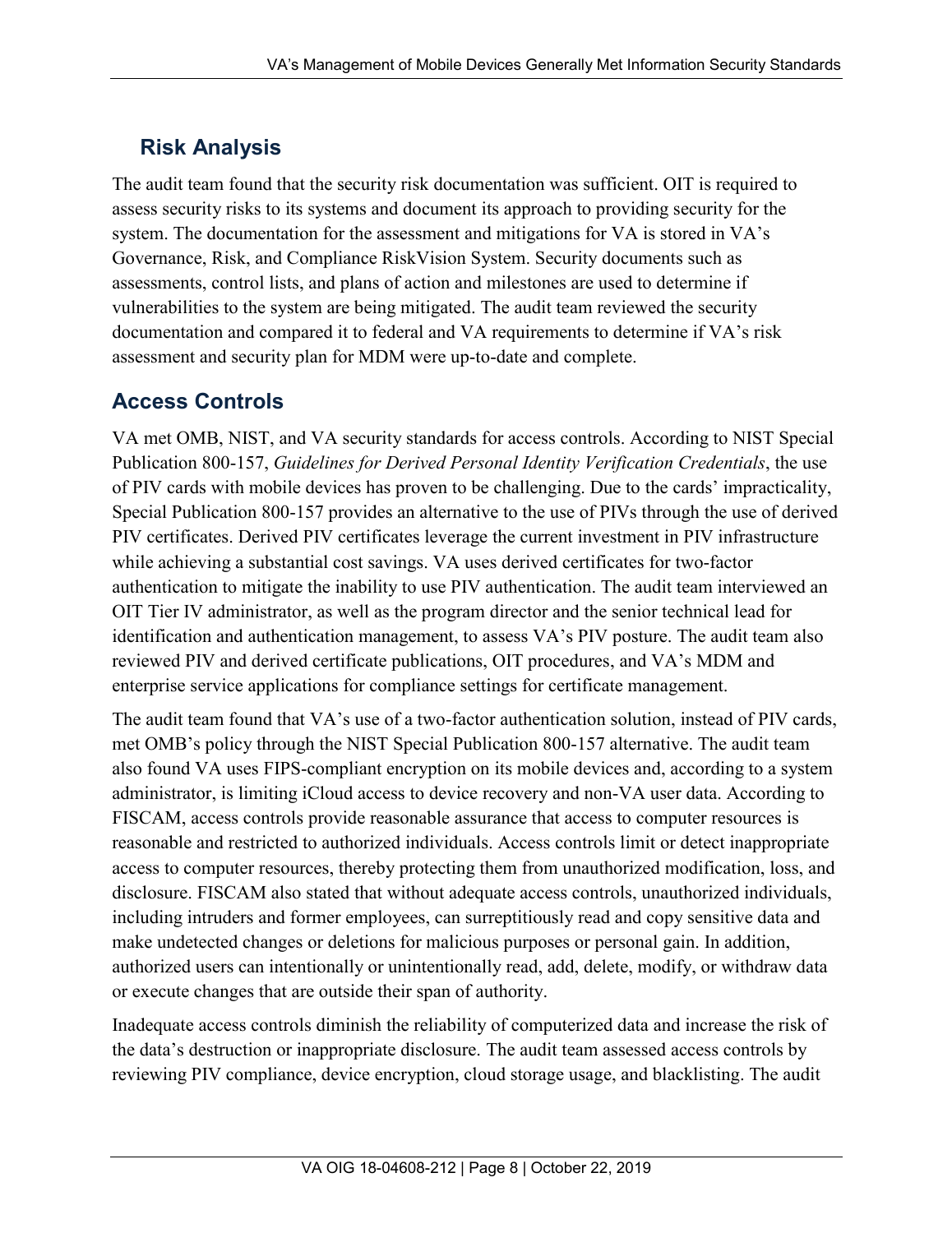team found OIT does not enforce blacklisting of applications as required by VA's Handbook 6500.10, which is discussed in Finding 2.

# **PIV Compliance**

The PIV credential is the sole identity credential for VA employees, contractors, and affiliates. User authentication confirms the identity of individuals accessing enterprise resources. The PIV credentials are used to access VA resources that require authentication and authorization and provide digital signature capability. VA does not use PIV authentication to meet the requirements of OMB Memo M-11-11, *Continued Implementation of Homeland Security Presidential Directive (HSPD) 12– Policy for a Common Identification Standard for Federal Employees and Contractors*, for mobile devices.<sup>[14](#page-16-0)</sup> According to NIST Special Publication 800-157, the use of PIV cards was geared toward traditional computing devices with an integrated smartcard reader. A PIV sled (card reader) on mobile devices is a method for accessing VA data that requires an Active Directory authentication.<sup>[15](#page-16-1)</sup>

However, NIST Special Publication 800-157 provides an alternative which can be implemented and deployed directly with mobile devices. The PIV credential associated with this alternative greatly improves the usability of electronic authentication from mobile devices to remote information technology resources. Instead of using PIV smartcard credentials as required by OMB Memorandum M-11-11, VA implemented a two-factor authentication solution to meet the Special Publication 800-157 alternative. According to OIT officials, they decided not to use PIV sleds due to cost and lack of practicality. However, according to OIT's director of mobile technology and endpoint protection, no formal cost analysis or documented approach was conducted to make this determination. Furthermore, the decision not to use PIV sleds was also based on a lack of standards for the sleds themselves and functional limitations of the sleds with applications.

# **Device Encryption**

 $\overline{a}$ 

NIST Special Publication 800-124, Revision 1, recommends that agencies encrypt stored data on mobile devices. Device encryption protects data on a device by making it more difficult to interpret if it is obtained by unauthorized personnel. When a passcode is enabled on an Apple device, it is automatically encrypted at FIPS 140-2 level. On March 9, 2018, Apple achieved

<span id="page-16-0"></span><sup>14</sup> OMB Memo M-11-11 (February 3, 2011) is the continuation policy for use of a common identification standard and requires that all new systems be enabled to use PIV credentials prior to being made operational.

<span id="page-16-1"></span><sup>&</sup>lt;sup>15</sup> Active Directory is a hierarchical structure that stores information about objects on the network and provides methods for storing directory data and making data available to network users and administrators. For example, Active Directory stores information about user accounts, such as names, passwords, and phone numbers, and enables other authorized users on the same network to access this information.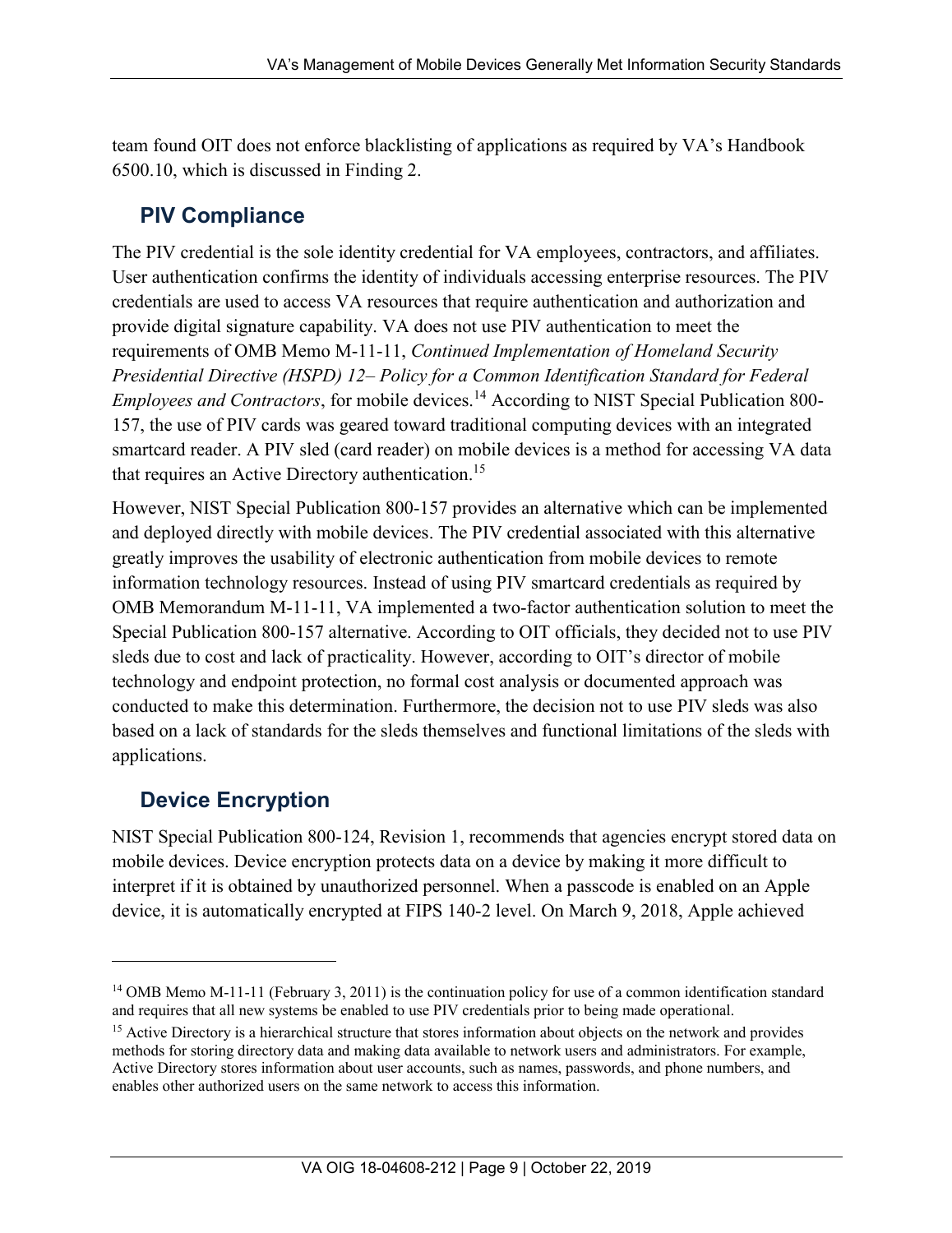FIPS 140-2 encryption validation, which is the standard for federal encryption.<sup>[16](#page-17-0)</sup> According to OIT's *Mobile Technology and Endpoint Security Engineering Activation Guide*, users are required to establish a passcode when performing initial setup of their mobile device. VA mobile devices are required to have a passcode enabled prior to being registered with the MDM application.

To validate encryption, the audit team interviewed a Tier IV administrator and reviewed VA policy, Apple security documents, FIPS accreditation documents, and MDM application settings to confirm encryption enforcement. The audit team also reviewed the device inventory to confirm that there were no devices being managed that had non-FIPS-compliant operating systems. Correspondingly, OIG's original concern that VA was using non-FIPS-compliant encryption was resolved in March of 2018, when Apple met the FIPS 140-2 encryption requirements.

## **Cloud Storage**

The audit team determined that the use of cloud storage for device restoration and user data does not present a risk to VA data due to the security controls that are in place. Cloud computing enables the sharing, storage, and accessibility of data through the internet rather than by individual, limited-access hard drives. VA Handbook 6500.10 states that users are prohibited from synchronizing mobile devices with non-VA systems and that blacklisting will be used to block cloud-based applications and applications with known vulnerabilities. Apple's iCloud cloud storage application is embedded in iOS devices and is required for device restoration. There is no capability to back up VA data onto the iCloud drive, and it is not enabled by default. Once a device is registered with VA's MDM application, users are no longer able to turn on iCloud drive backup. If users deregister their devices to turn on iCloud, VA applications are deleted. Furthermore, user training on rules of behavior for mobile devices requires that users not put VA data in non-VA systems or devices. The audit team reviewed Apple security documents and attempted to turn on iCloud backup without success. While VA's mobile devices do use cloud storage, the amount is limited to the device recovery and user data such as user notes, calendars, and reminders.

# **Segregation of Duties**

 $\overline{a}$ 

VA met NIST and VA security standards for segregation of duties. According to FISCAM, segregation of duties provides reasonable assurance that incompatible duties are effectively segregated through formal operating procedures, supervision, and review. Work responsibilities should be segregated so that one individual does not control all critical stages of a process. Often,

<span id="page-17-0"></span><sup>&</sup>lt;sup>16</sup> FIPS 140-2 specifies the security requirements that will be satisfied by a cryptographic module within a security system protecting sensitive but unclassified information.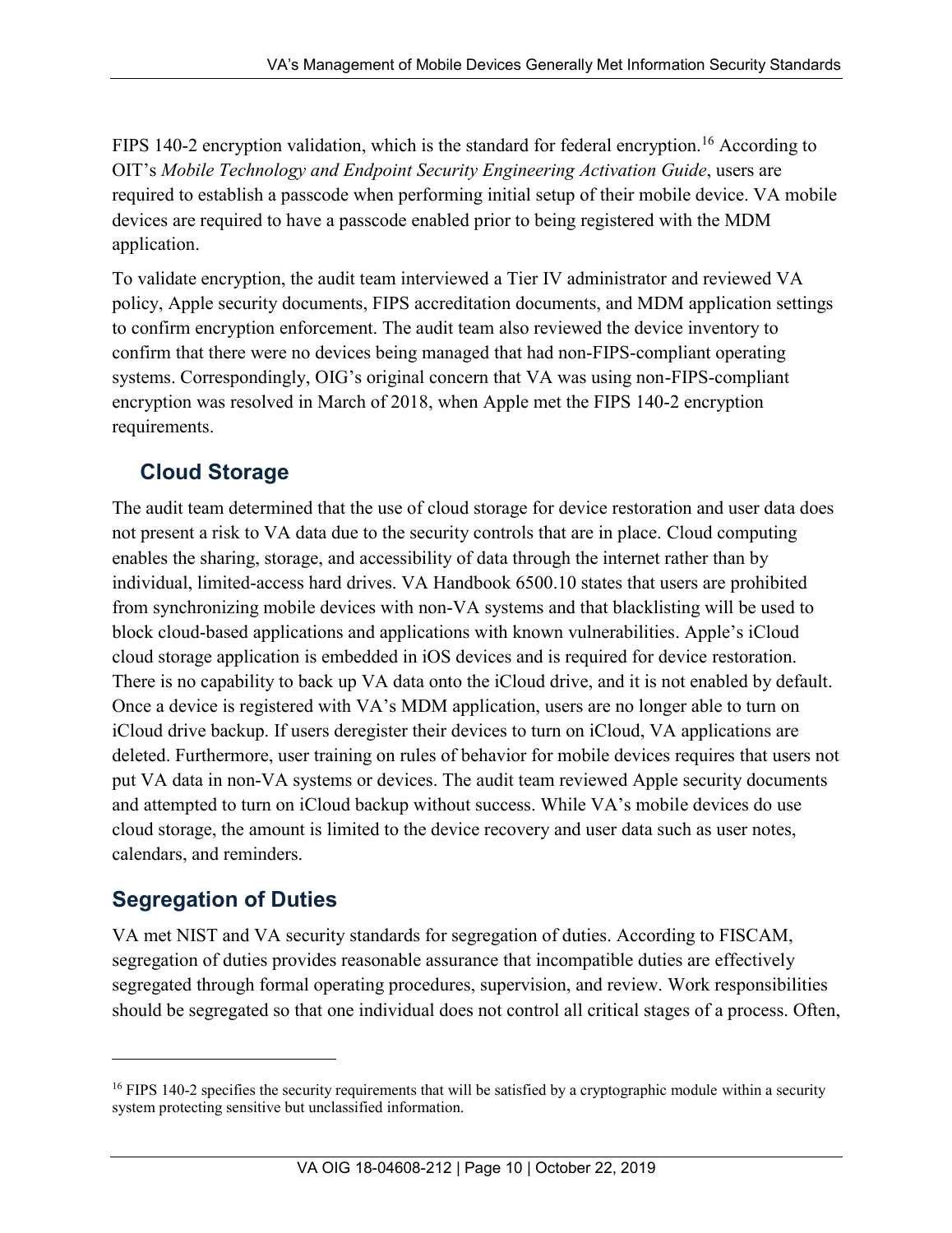segregation of duties is achieved by splitting responsibilities between two or more organizational groups. Dividing duties this way diminishes the likelihood that errors and wrongful acts will go undetected because the activities of one group or individual will serve as a check on the activities of the other.

The audit team interviewed an OIT Tier IV administrator, the director of mobile technology and endpoint security engineering, and contract managers to assess how duties were separated within MDM. According to the director of mobile technology and endpoint security engineering, OIT segregation of duties for MDM is based on VA's Active Directory structure. For example, user access to MDM is limited to individual and organizational email accounts established within the Active Directory structure. Also, OIT uses a tiered approach to system administration. Tier I-IV administrators' access is restricted based on their roles and responsibilities to meet organizational needs and provide user support. The audit team found that there was a low risk of segregation of duties vulnerabilities for MDM.

## **Contingency Planning**

VA met NIST and VA security standards for contingency planning. According to OIT's Tier IV administrator, VA does not provide mobile device backup capabilities, but OIT does allow users to manually back up their own data to a personal or VA computer with USB access if they choose to do so. According to VA Handbook 6500.10, no VA data should be on the device, so there is no risk of loss of VA data. FISCAM states that contingency planning provides reasonable assurance that protects information resources, minimizes the risk of interruptions, and provides recovery of critical operations should interruptions occur. Adequate contingency planning controls will prevent the loss or incorrect processing of data that could result in financial losses, expensive recovery efforts, and inaccurate or incomplete information. VA's approach to contingency planning for mobile devices is that since no VA data reside on the devices, there is no reason to back up the devices.

Although OIT's *Staff-Facing Mobile Devices and Applications Security* assessment found the lack of mobile device backup was an issue. VA applications retrieve data from VA systems where backup takes place. Therefore, VA data are backed up to a central system. As stated in VA Handbook 6500.10, VA data should not be used in non-VA systems and devices. Consequently, there would be no threat of VA data loss. The only risk of data loss would be from user data stored on non-VA systems and devices. However, according to a Tier IV administrator, users can back up their local data for convenience. OIT allows users to manually back up their devices. Therefore, the audit team determined this process is not automated or centralized. Further, the Tier IV administrator explained that backups are encrypted due to passcode enforcement, even though encryption is not required for non-VA data. Once a passcode is enabled on the device, it is encrypted, and any backups that are generated from the device are encrypted as well.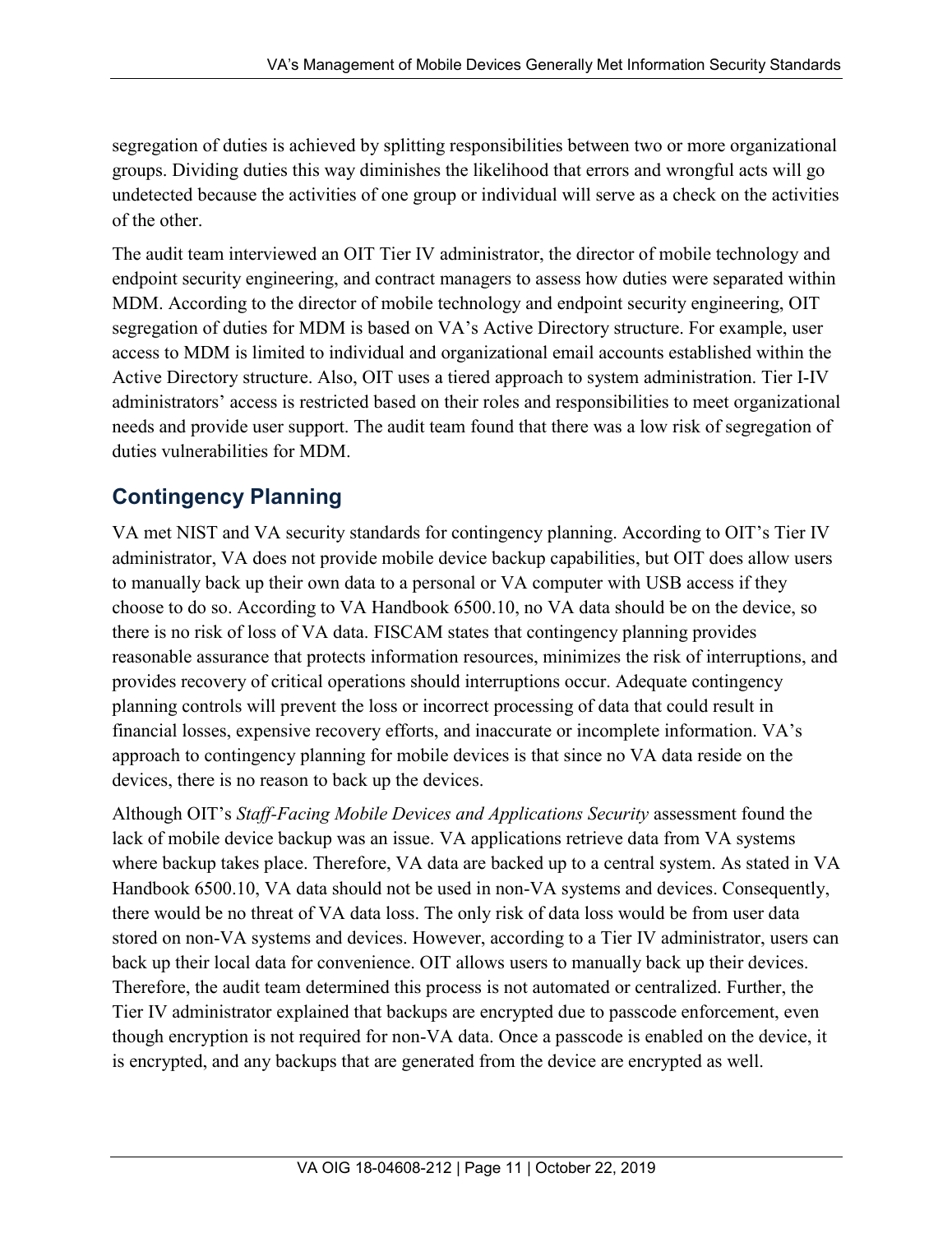To confirm device backup capabilities, the audit team interviewed OIT personnel with program management, security, and administrative responsibility for MDM. The audit team also reviewed configuration settings, profiles, and Apple security documentation for mobile devices managed by OIT. In addition, the audit team compared settings, profiles, and documentation to VA and federal security requirements. OIT's concern regarding device backups for continuity has been mitigated based on implemented controls that are in place.

# **Conclusion**

The OIG found OIT's security practices for mobile devices generally mitigated security control weaknesses associated with mobile devices used in VA's network infrastructure. OIT's information technology controls within FISCAM security management, access controls, segregation of duties, and contingency planning categories met OMB, NIST, and VA security standards for VA mobile devices. However, the OIG did find vulnerabilities associated with configuration management, which are discussed in Finding 2.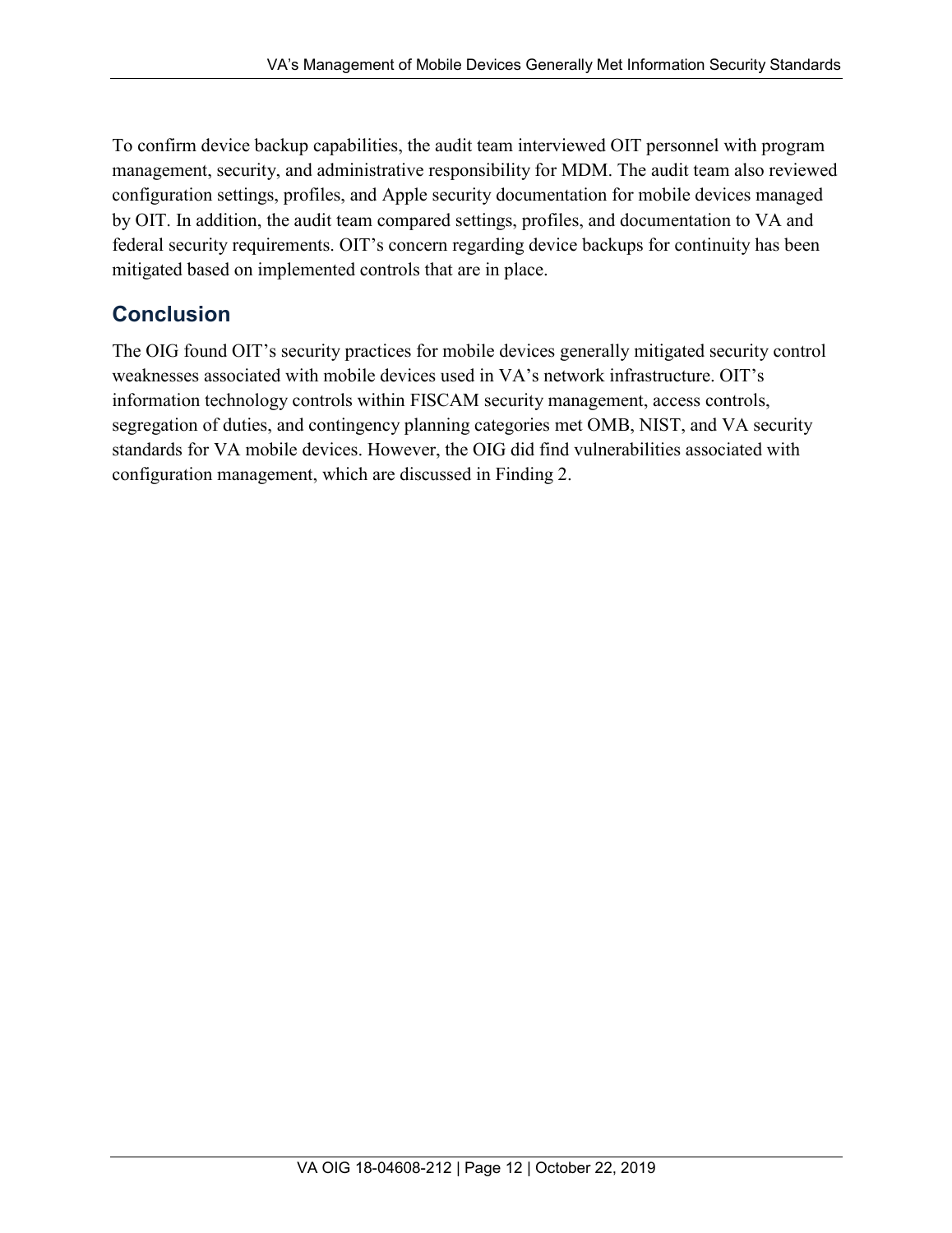## <span id="page-20-0"></span>**Finding 2: Configuration Management Vulnerabilities Existed**

The audit team found configuration management vulnerabilities existed associated with mobile devices. Specifically, OIT does not enforce blacklisting of applications as required by VA's Handbook 6500.10, *Mobile Device Security Policy*. Blacklisting disallows the use of specified applications to prevent the execution of malicious, vulnerable, or flawed applications. Because OIT has not implemented blacklisting, users can download applications that are not authorized on VA mobile devices, such as cloud-based applications (Dropbox, Google Drive, etc.). Cloudbased applications could allow users to transfer locally stored VA data into uncontrolled storage, increasing the risk of lost VA data. According to VA Handbook 6500.10, users are prohibited from synchronizing mobile devices with non-VA systems, and blacklisting will be used to block cloud-based applications and applications with known vulnerabilities.

The OIG also found training is one mitigating control in the absence of blacklisting, but the audit team found OIT does not validate whether users of mobile devices are completing the required annual *Mobile Training: Security of Apps on iOS Devices*. A separate course, the *VA Privacy and Information Security Awareness and Rules of Behavior*, is required and validated through the Talent Management System, but does not address prohibited applications on mobile devices. Additionally, OIT has no way to validate the effectiveness of annual information security training because OIT staff cannot check to see what applications users have installed from Apple's application store for mobile devices that are not in supervised mode.

Finally, VA does not use configuration management tools to control and automate update releases for mobile devices and applications. Instead, users of mobile devices are responsible for managing the updates of their applications and operating systems. As a result, VA is unable to prevent users from updating the operating system or applications before testing can be accomplished. The lack of configuration management tools has resulted in VA users experiencing loss of use of their applications due to installing updates before they were tested and approved by OIT. Furthermore, relying on users to perform updates can lead to untimely updates, which could result in security vulnerabilities. Also, premature or untimely updates by users can impact the usability of their devices—for example, interfering with their access to VA email, contacts, and calendars.

# **What the OIG Did**

The audit team examined VA-managed mobile devices and applications and reviewed configuration settings to assess the security of VA's mobile devices. The audit team conducted interviews with OIT's director of mobile technology and endpoint protection and system administrators to determine the sufficiency of IT security oversight for mobile devices. The audit team also interviewed contracting officer's representatives and training developers for the contracted administrators to determine the adequacy and proficiency of their training. In addition, the audit team reviewed policy and documentation associated with mobile device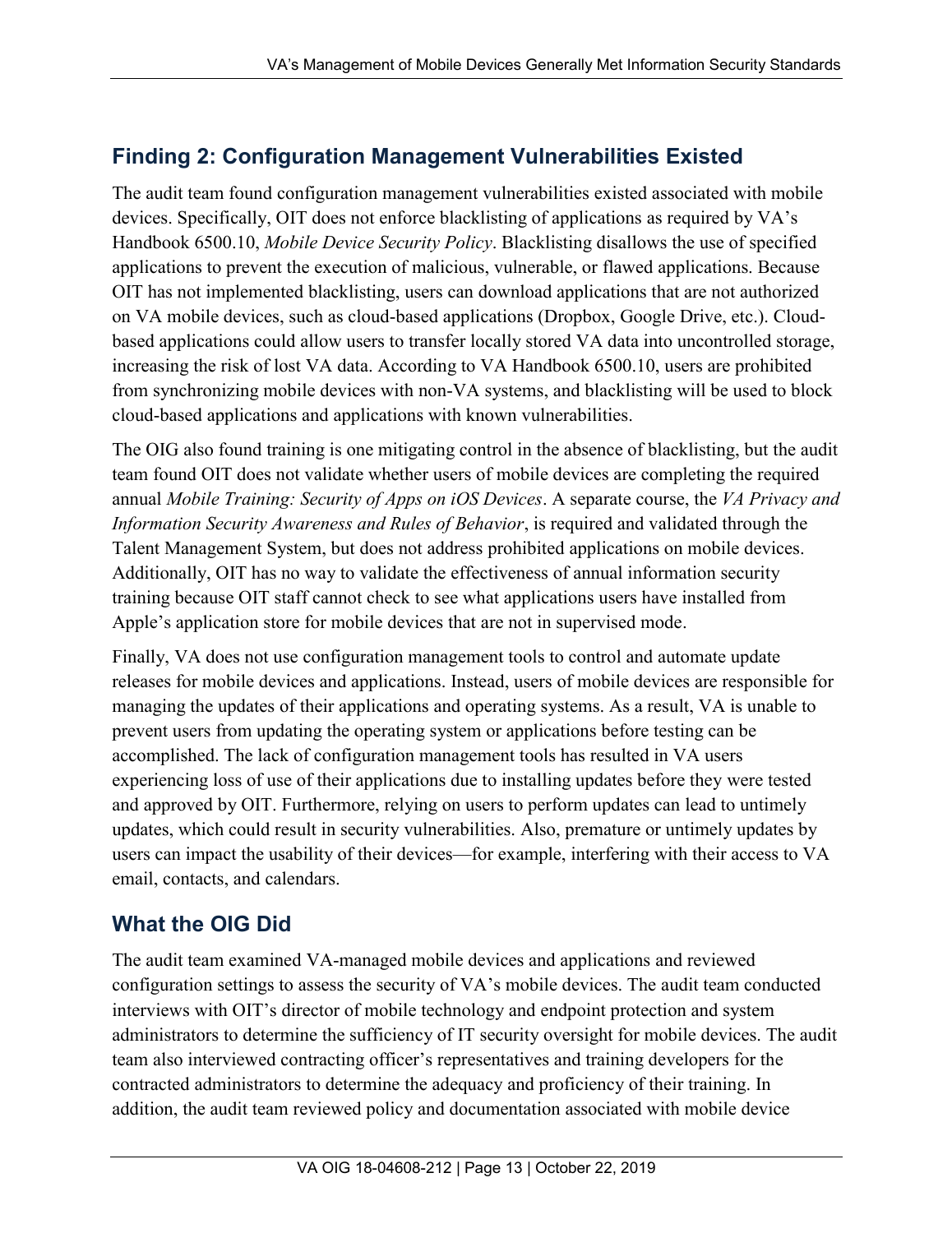management and configuration files for the mobile device manager to identify inconsistencies in the application of settings. To test whether blacklisting was being enforced, the audit team downloaded cloud-based applications to VA-managed mobile devices.<sup>[17](#page-21-0)</sup> The audit team also examined OIT spreadsheets showing device inventories, configurations, and user profiles to determine if unapproved devices and software were being managed by OIT. This finding discusses the purpose of configuration management, the lack of configuration management, and the reliance on users for configuration management.

#### **Purpose of Configuration Management**

According to FISCAM, configuration management controls provide reasonable assurance that changes to information system resources are authorized and systems are configured and operated securely and as intended. Configuration management also involves the identification and management of security features for all hardware, software, and firmware components of an information system at a given point and systematically controls changes to that configuration during the system's life cycle. At an entity-wide-level, management develops security policies that establish the entity's configuration management process and may establish the configuration settings for the organization. Policy enforcement applications can be used to help administrators define and perform centralized monitoring and enforcement of an entity's security policies.

#### **Lack of Configuration Management**

 $\overline{a}$ 

VA is not managing the configuration of its mobile devices in terms of blacklisting, validating security training, and using configuration management tools.

# **Blacklisting of Applications Not Enforced**

The audit team downloaded cloud-based applications to VA-managed mobile devices and found OIT is not enforcing blacklisting of applications. While some of the downloaded applications did not work when the mobile device was connected to the VA wireless network, they did work on both cellular and non-VA networks. Three OIG auditors used their VA mobile devices that were managed by OIT's MDM to download Dropbox and Box applications through public wireless or cellular networks. Dropbox and Box are well-known public cloud file-sharing applications that should be blacklisted. Unauthorized applications could allow users to transfer locally stored VA data into uncontrolled storage, increasing the risk of lost VA data. VA Handbook 6500.10 requires blacklisting to prevent undesired applications from being installed on a device and

<span id="page-21-0"></span> $17$  The OIG acknowledges that VA Handbook 6500.10, sec. 2(k), states that, due to statutory independence, the OIG manages its own mobile devices with support from VA in accordance with the Inspector General Act of 1978. However, during the audit, OIG mobile devices were managed by VA OIT and utilized the same security profiles as the VA. Therefore, the OIG determined that testing OIG devices managed by VA was sufficient for meeting the audit objective and would produce the same results as testing VA devices.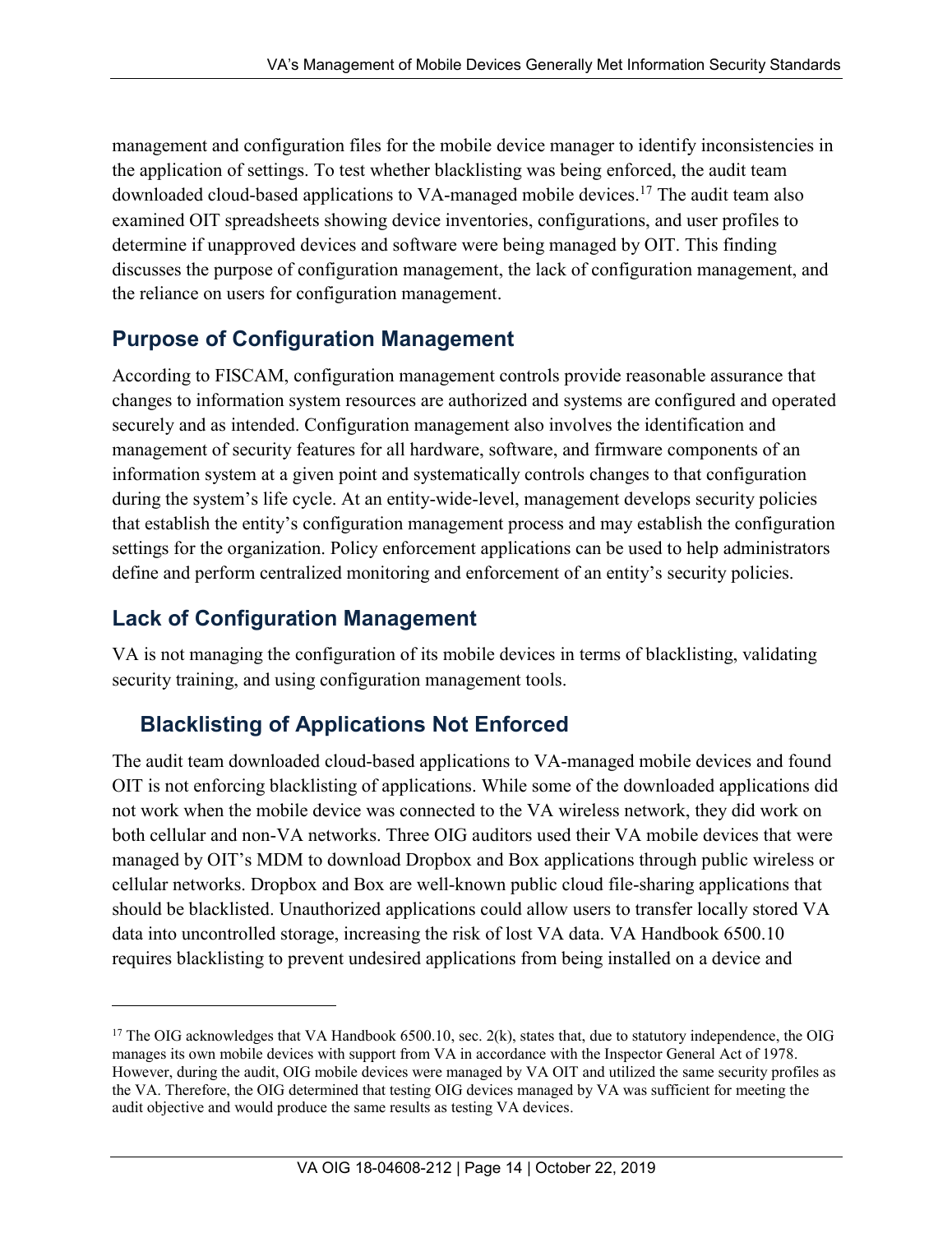provides policy and procedures for securing VA mobile devices that can be connected to the VA network or used to store or transmit VA data.

According to VA Handbook 6500.10, mobile devices have the potential to synchronize with other systems, putting VA's data at risk of being stored in an unsecured location outside of VA's control or of transmitting malware from device to device. The handbook also states that VA will use blacklisting to block cloud-based applications and applications with known vulnerabilities. NIST Special Publication 800-124, Revision 1, recommends federal agencies use blacklisting. According to Special Publication 800-124, Revision 1, organizations deploying mobile devices should consider the merits of each security service, determine which services are needed for their environment, and then design and acquire one or more solutions that collectively provide the necessary services. While VA Handbook 6500.10 requires blacklisting, OIT instead uses training as a mitigating control to prevent users from downloading non-VA-approved applications and entering VA data into these applications, according to a Tier IV administrator.

According to OIT's director of mobile technology and endpoint security engineering, OIT decided not to implement blacklisting due to the workload associated with vetting applications. In VA's chosen vendor environment of Apple iOS, there are a multitude of available applications. According to the director, Apple iOS devices require administrators to use supervised mode to enforce blacklisting. To enforce supervised mode, OIT administrators would need to physically connect each individual mobile device to an Apple computer for configuration.[18](#page-22-0) Enforcing supervised mode would also require a wide distribution of Apple computers to administrators and would add tasks to the implementation process, which would require more time to issue the device. The Apple application store has over two million applications that require individual validation. OIT would need to individually assess the security risks to VA data of each application according to OIT's director of mobile technology and endpoint security engineering. Administrators would then need to add the applications that were considered high risk to the blacklist in the MDM system. However, OIT has started implementing application-vetting tools that have similar capability to blacklisting, such as AirWatch and Lookout, according to the director.

In September 2018, OIT awarded a contract to Lookout for a new application-vetting tool that will work with the AirWatch enterprise mobility management tool.<sup>[19](#page-22-1)</sup> Lookout contains application-vetting and scanning capabilities that interact with applications upon installation and assess any associated risks. According to OIT's director of mobile technology and endpoint security engineering, if there is a risk to VA, the application will be removed. The applicationvetting tool will provide a similar control to blacklisting and will be automated. As implementation of Lookout was not complete during our on-site review, the audit team did not

 $\overline{a}$ 

<span id="page-22-0"></span><sup>&</sup>lt;sup>18</sup> Supervised mode allows administrators to centrally manage and control Apple iOS devices.

<span id="page-22-1"></span> $19$  AirWatch is the enterprise mobility management tool that allows centralized configuration management.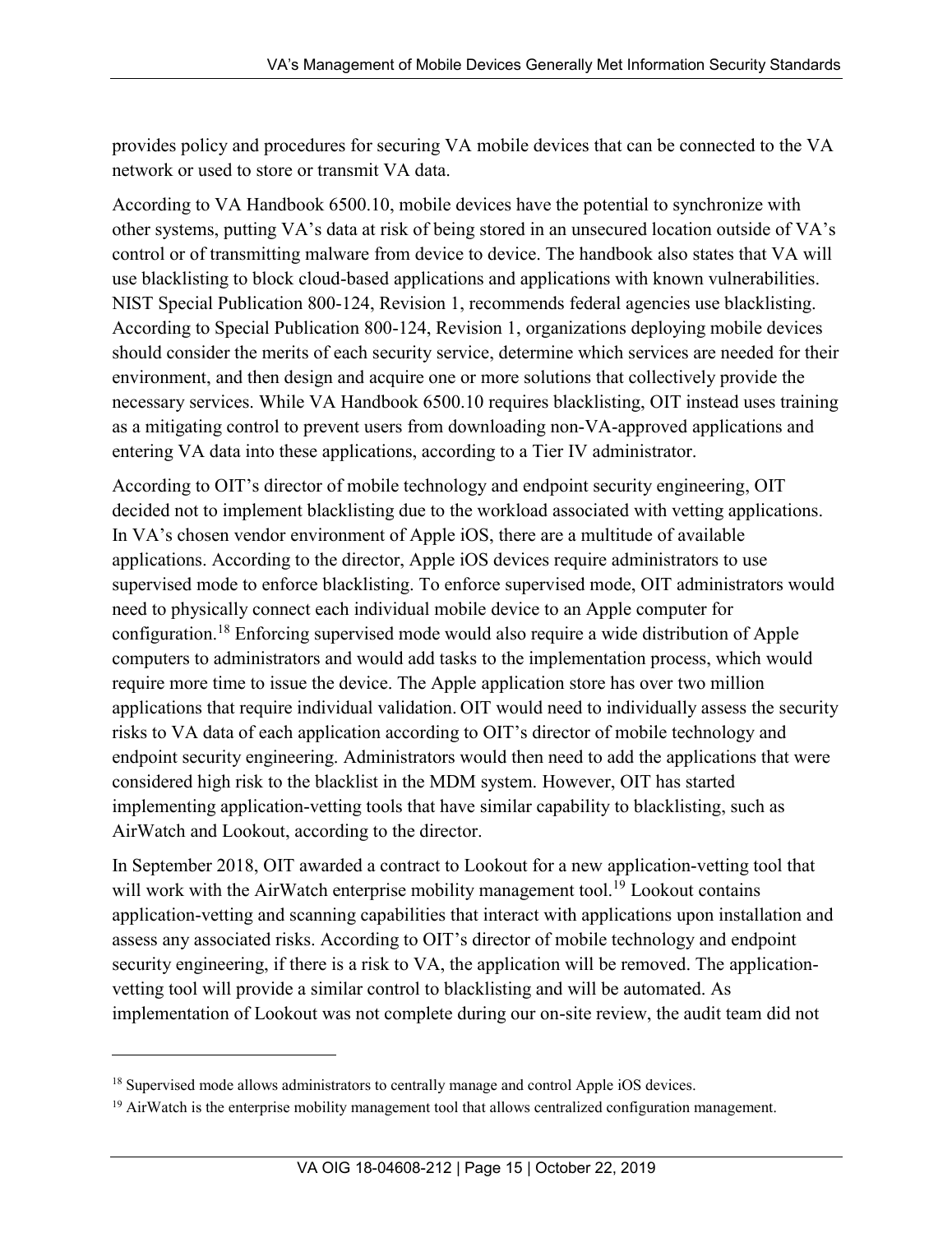assess whether the enterprise mobility management tool prevents undesired applications from being installed on a VA-furnished mobile device. According to OIT's director, Lookout is currently going through the authority-to-operate process with AirWatch.

# **Mobile Device Security Training Not Validated**

The audit team determined security training for VA-furnished mobile device users is not being validated. The former acting assistant secretary for OIT issued a policy memo, *Security of Apps on iOS Devices Training*, on August 16, 2016, that mandated the completion of annual mobile device security training for all users of VA-furnished mobile devices. According to the memo, the training, *Mobile Training: Security of Apps on iOS Devices (WBT),* can be found on the Talent Management System. According to a Tier IV administrator, OIT does not validate whether this specific training is being accomplished. According to both OIT's director of mobile technology and endpoint security engineering and a Tier IV administrator, training is enforced at the local level but not validated before account creation.

Users of VA-issued mobile devices must also complete the *VA Privacy and Information Security Awareness and Rules of Behavior* training before receiving the device and must refresh their training each year. According to VA, the completion of this annual training meets the recertification requirement for users of VA-issued mobile devices. However, the audit team found the information security awareness training is not consistent with the 2016 policy memo. For example, the security awareness training does not specifically address the security of applications on iOS devices. The security awareness training does not state that downloading unapproved applications on VA mobile devices is prohibited. Furthermore, OIT has no way to validate the effectiveness of annual information security training because OIT staff cannot check to see what applications users have installed from Apple's application store for mobile devices that are not in supervised mode.

# **Configuration Management Tools Not Used**

The audit team found VA does not use configuration management tools to control and automate updates for its mobile devices and applications. According to OIT's director of mobile technology and endpoint security engineering, OIT decided not to use configuration management tools, as with blacklisting, due to the workload associated with using supervised mode. Instead, OIT is relying on mobile device users to manage updates of their applications and operating systems. This process can lead to premature or late updates, unusable applications, or lingering security vulnerabilities. Without effective configuration management, users do not have adequate assurance that the system and network will perform as intended and to the extent needed to support their missions. According to FISCAM, effective configuration management prevents unauthorized changes to information system resources, such as software programs and hardware configurations, and provides reasonable assurance that systems are configured and operating securely.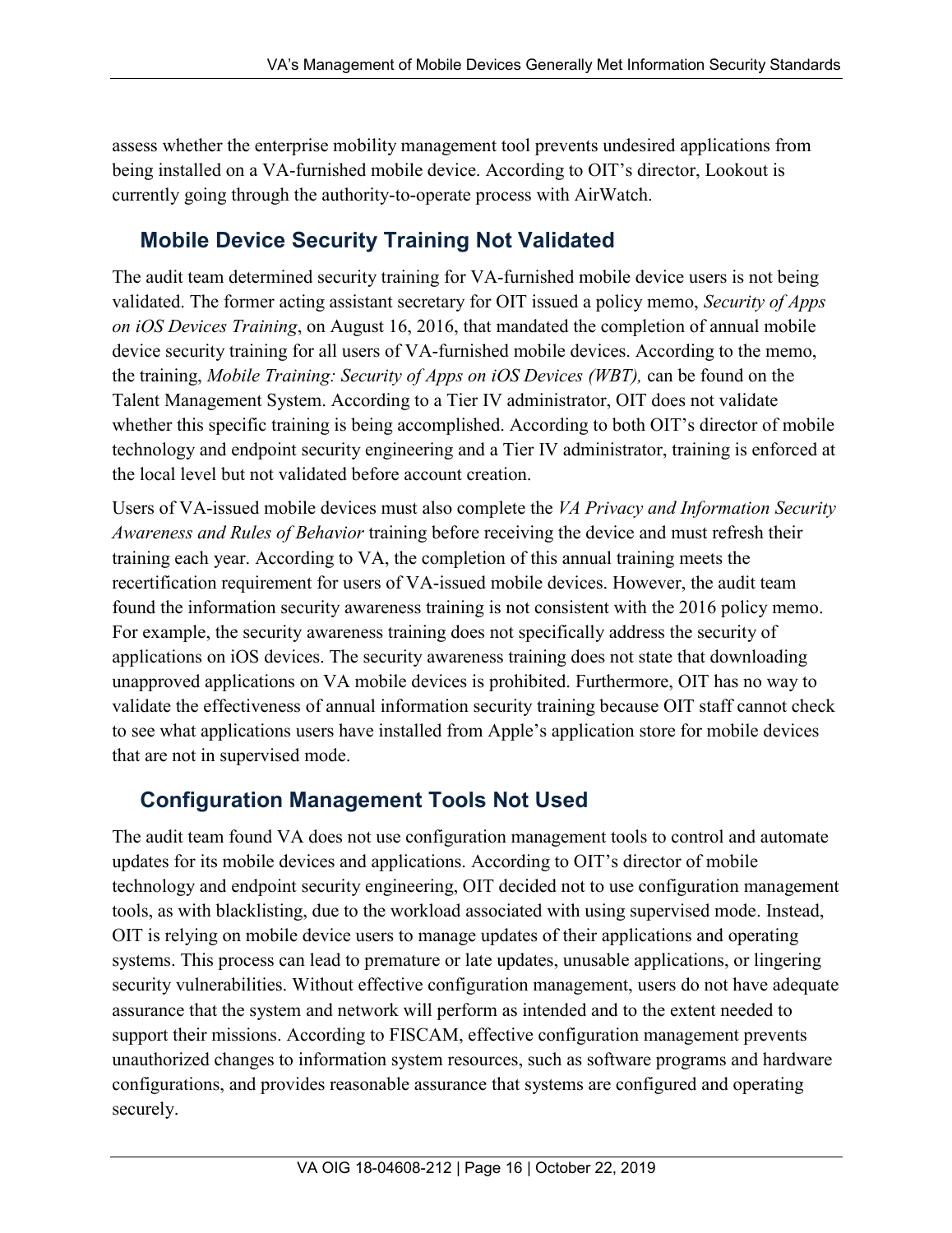VA Handbook 6500, *Risk Management Framework for VA Information Systems – Tier 3: VA Information Security Program*, requires that OIT centrally test updates on inactive systems prior to deployment. This is necessary to ensure that OIT fully understands the impact of configuration updates and that the loss of security protection resulting from changes to risk status is mitigated. VA Handbook 6500.10 also requires that VA use an MDM system to centrally install, update, and remove applications and notify users of noncompliance. The MDM system must also automate removal of access features of the mobile device, which will severely limit the user's ability to leverage the device. Configuration management tools centrally control and automate patch and remediation updates. Enforcing configuration management of devices uses supervised mode in the same manner as blacklisting.

#### **Reliance on Users for Configuration Management**

Without centralized management of mobile devices, responsibility for configuration management falls on local chief information officers and system administrators, who rely on users for initiating updates of their devices. OIT uses emails to notify users not to install updates upon release and when applications or updates are approved for installation. Approved operating systems have been tested by OIT to confirm they perform correctly. Prior to the iOS 12 update, the audit team found that notifications from OIT advising users not to update applications and devices were sent after users had experienced issues as a result of installing updates. However, with the iOS 12 update, OIT did notify users before release that updating would impact applications. The audit team also assessed OIT spreadsheets showing mobile device inventory lists to identify the presence of unapproved operating systems. The audit team found 12,298 out of 50,618 mobile devices had unapproved operating systems.

NIST Special Publication 800-53A, *Security and Privacy Controls for Federal Information Systems and Organizations,* requires that organizations identify, report, and correct system flaws and test software and firmware updates related to remediation for effectiveness and side effects before installation. According to OIT's director of mobile technology and endpoint security engineering, OIT awarded a contract to AirWatch for a follow-on enterprise mobility management tool that will allow centralized configuration management. Also, VA has approximately one-half of its devices in supervised mode, which allows OIT to automatically prompt the device to download the update. The director also stated that for the remaining devices, OIT plans to bring those devices under supervised mode and plans to test with the latest iOS 12 update.

#### **Conclusion**

The audit team found OIT is not using blacklisting, configuration management tools, or validating mobile device training for security of applications. Instead, OIT is using training as the only mitigating control to prevent users from downloading non-VA-approved applications and entering VA data into these applications. OIT is also relying on mobile device users to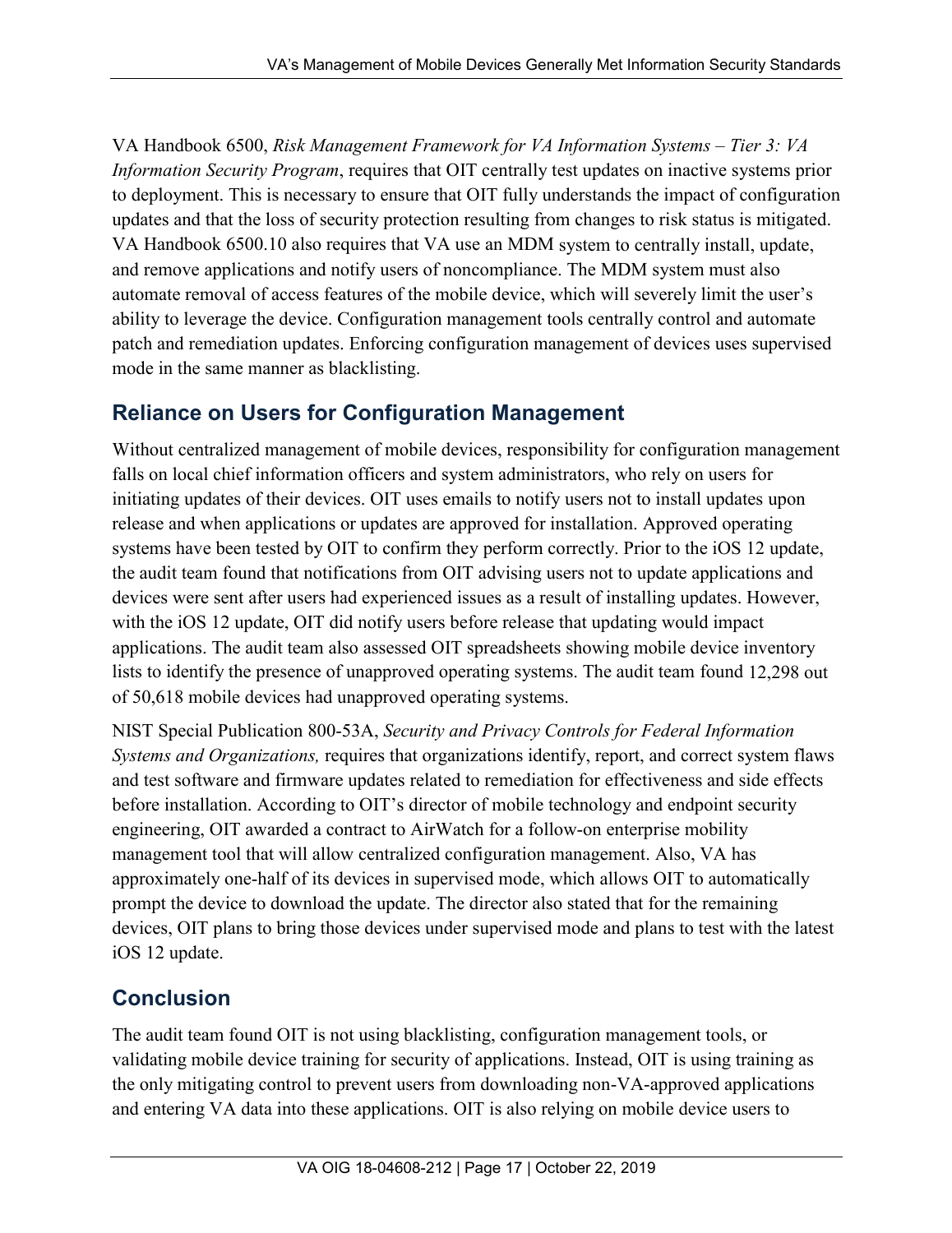update their applications and operating systems. Furthermore, OIT is not validating whether required mobile device training is being completed.

## <span id="page-25-0"></span>**Recommendations 1–3**

- 1. The OIG recommended the assistant secretary for the Office of Information and Technology enforce blacklisting or formally assess and document the approach of using training as the mitigating control to prevent users from downloading and using non-VAapproved applications.
- 2. The OIG recommended the assistant secretary for the Office of Information and Technology use configuration management tools to prevent premature or late updating of mobile devices or develop proactive policies and procedures to ensure users do not update mobile devices and applications until after the mobile device management team has conducted testing.
- 3. The OIG recommended the assistant secretary for the Office of Information and Technology validate that users of mobile devices are completing the required annual *Mobile Training: Security of Apps on iOS Devices* before user accounts are activated.

#### **Management Comments**

The principal deputy assistant secretary for information and technology and deputy chief information officer concurred with Recommendations 1−3. In response to Recommendation 1, the principal deputy assistant secretary stated OIT is working on two approaches. The first approach is to deploy the Lookout application to VA mobile endpoints. The Lookout application is a technical solution that will ensure mobile applications are not malicious. The second approach is to implement a process to ensure mobile users are trained in appropriate and inappropriate use of VA sensitive data applications prior to receiving mobile devices.

In response to Recommendation 2, the principal deputy assistant secretary stated OIT is working to transition all mobile devices to supervised mode. OIT can delay operating system updates for a maximum of 90 days for mobile devices in supervised mode. However, OIT cannot indefinitely prevent application updates due to the Apple App Store model. According to the principal deputy assistant secretary, application updates provide functional changes and security updates. For VA specific applications, OIT will implement a process to look for any updates, test, and confirm there are no issues. If issues are identified, a bulletin will be released to all mobile users to refrain from updating until the issues are resolved. The principal deputy assistant secretary reported that OIT will provide target completion dates and additional details on corrective actions for Recommendations 1 and 2 when they respond to the OIG's 90-day follow-up memorandum.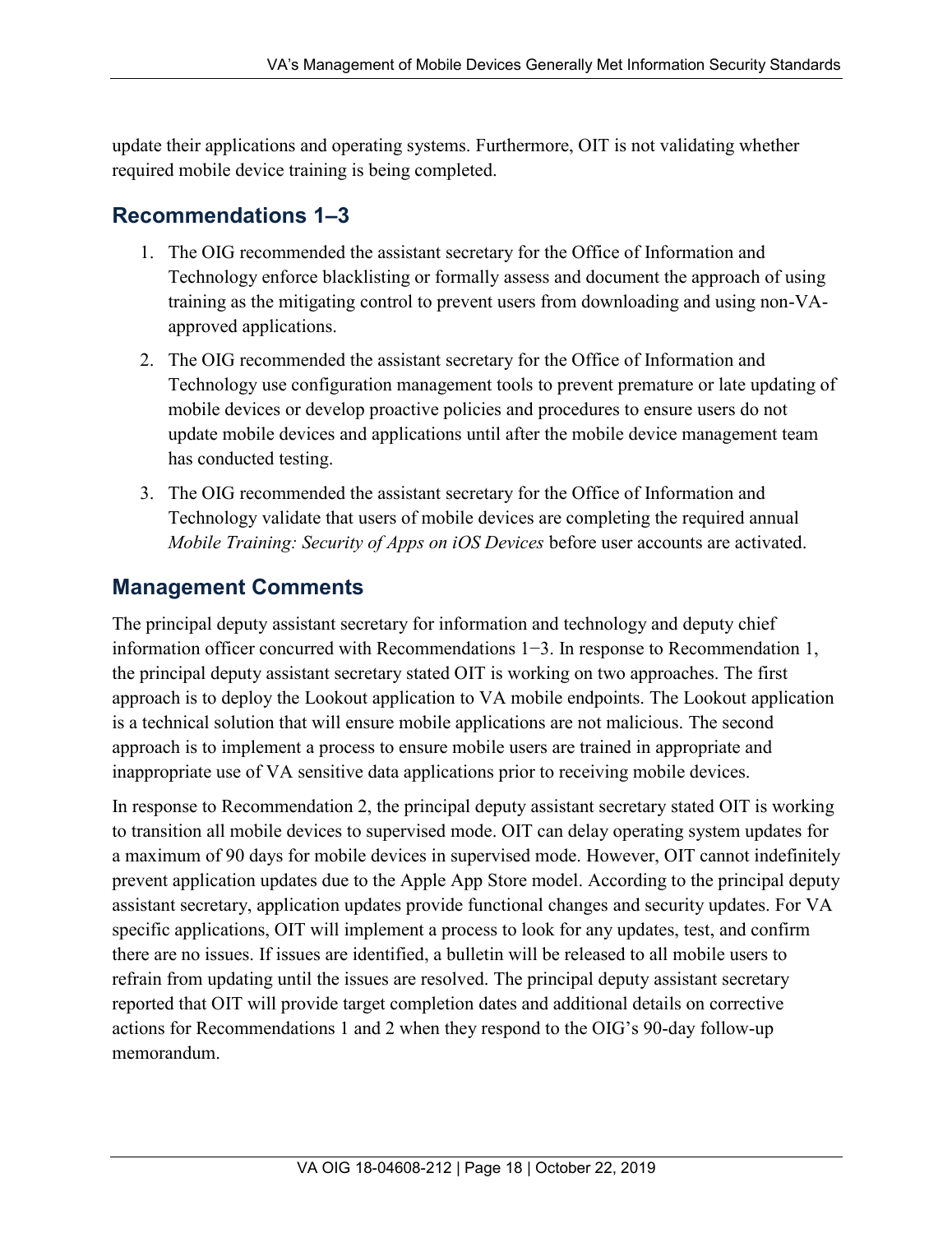In response to Recommendation 3, the principal deputy assistant secretary stated VA will fully implement a process by June 30, 2020, to ensure mobile training is provided before users receive devices.

#### **OIG Response**

The corrective actions planned by the principal deputy assistant secretary for information and technology and deputy chief information officer are responsive to the intent of the recommendations. The OIG will monitor implementation of planned actions and will close the recommendations when VA provides sufficient evidence demonstrating progress in addressing the issues identified. The full text of the responses from the principal deputy assistant secretary is included in Appendix B.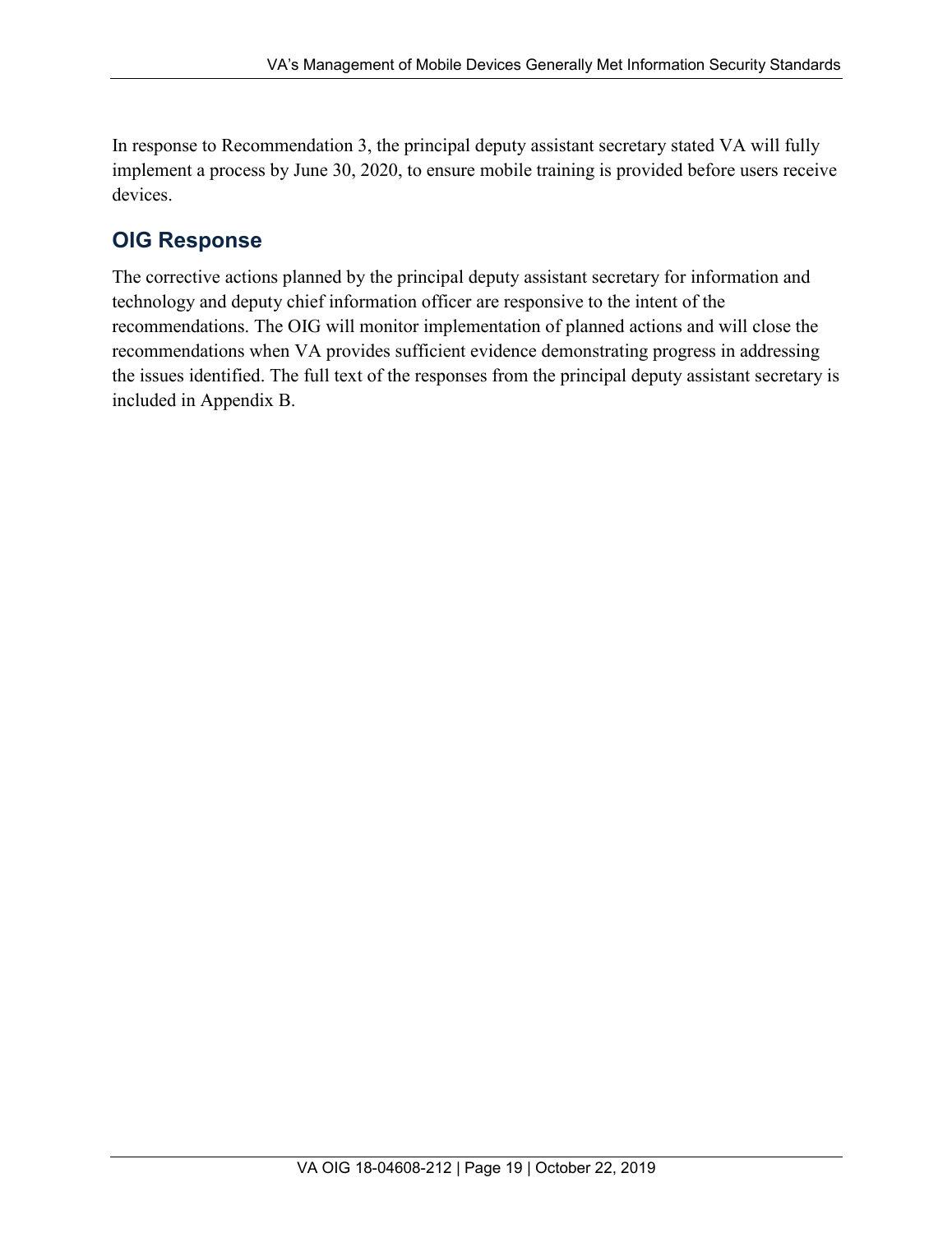# **Appendix A: Scope and Methodology**

# <span id="page-27-0"></span>**Scope**

The audit team performed this audit from May 2018 to August 2019 to determine whether OIT has implemented policies and procedures to mitigate information security weaknesses associated with mobile devices being used in VA's network infrastructure. Specifically, the audit team focused on VA mobile devices, the mobile device manager, and mobile enterprise service applications that are within the VA infrastructure for proper authentication, backup, restoral, device protection, account management, and update and configuration management. NIST Special Publication 800-124, Revision 1, defines a mobile device as being small with network access but not having a full desktop or laptop operating system.

# **Methodology**

To achieve the objective, the audit team reviewed mobile device policies, configurations, and risk assessment documentation and also interviewed officials from OIT's Information Technology Operations, Office of Cyber Security, identity management team, and contracted help desk. Mobile device policies and configurations were obtained from the OIT's Information Technology Operations mobile device team. Risk assessment documentation was compared with the Governance, Risk, and Compliance RiskVision System. VA mobile device policies were compared to NIST and OMB guidelines and standards.

The audit team interviewed administrators and observed their interaction with the MDM and enterprise service delivery systems. The audit team also interviewed the director of mobile technology and endpoint security engineering, who was responsible for operations of the mobile device environment, and OIT's acting director of the Office of Cyber Security, who was responsible for validating the reasonableness of the security approach used by the mobile technology team. In addition, the audit team conducted interviews with trainers and the contracting officer's representatives responsible for ensuring administrators were properly trained to provide support. Furthermore, the audit team interviewed the senior technical lead for the identity management team, who provides authentication and validation services for mobile devices used in VA.

# **Fraud Assessment**

The audit team assessed the risk that fraud, violations of legal and regulatory requirements, and abuse could occur during this audit. The audit team did not identify any instances of fraud or potential fraud during this audit.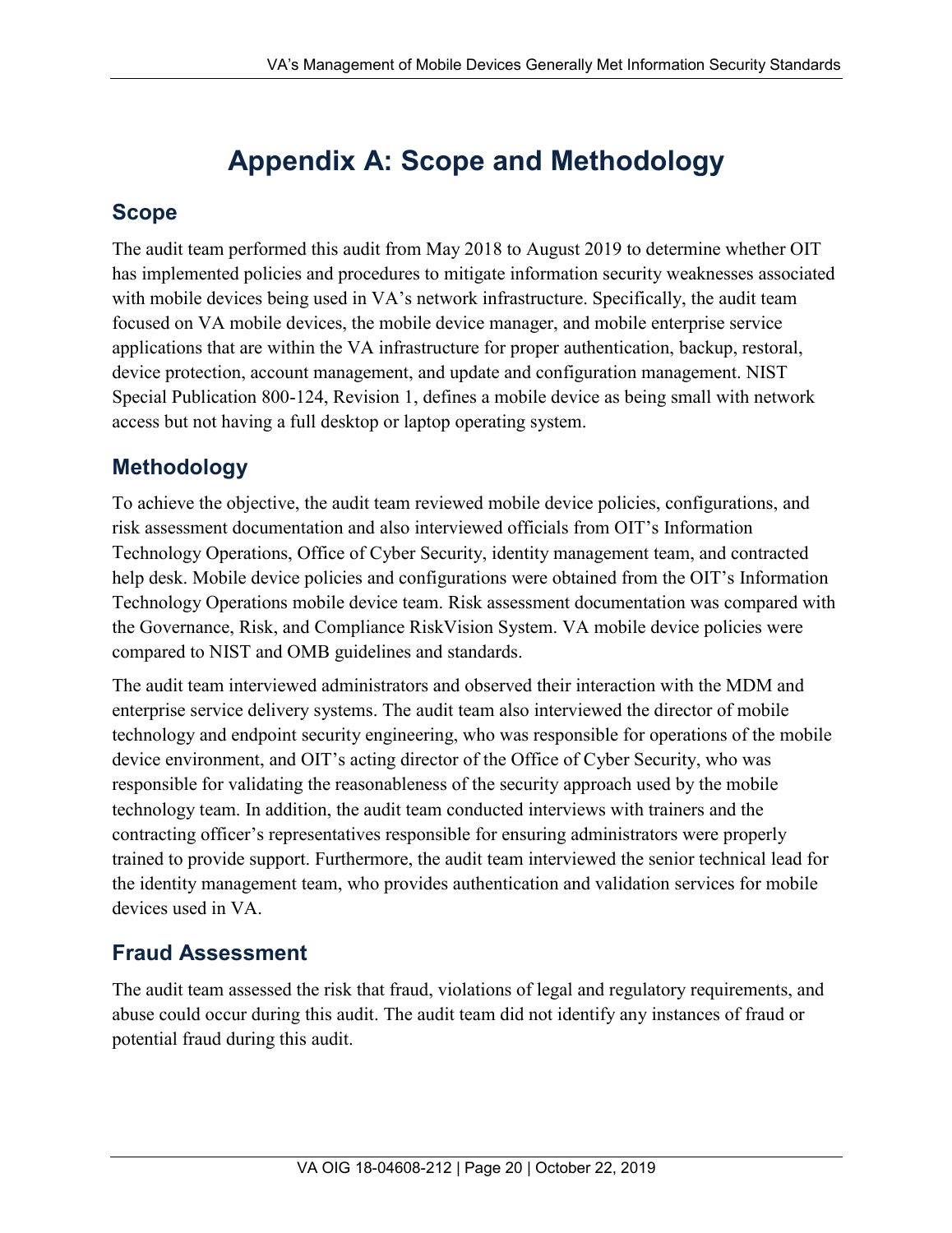# **Data Reliability**

The audit team obtained computer-generated items for this audit. Specifically, the team obtained spreadsheets from OIT showing device inventory lists. The team also obtained several OIT information security documents. To test for reliability, the audit team determined whether any data were missing from key fields, included any calculation errors, or were outside the time frame requested. Further, the audit team compared the information security documents to those maintained in the VA's Governance, Compliance, and Compliance RiskVision System. Testing of the data disclosed that they were sufficiently reliable for the audit objective.

## **Government Standards**

The OIG conducted this performance audit in accordance with generally accepted government auditing standards. Those standards require that the OIG plan and perform the audit to obtain sufficient, appropriate evidence to provide a reasonable basis for the findings and conclusions based on audit objectives. The OIG believes the evidence obtained provides a reasonable basis for the findings and conclusions based on the audit objectives.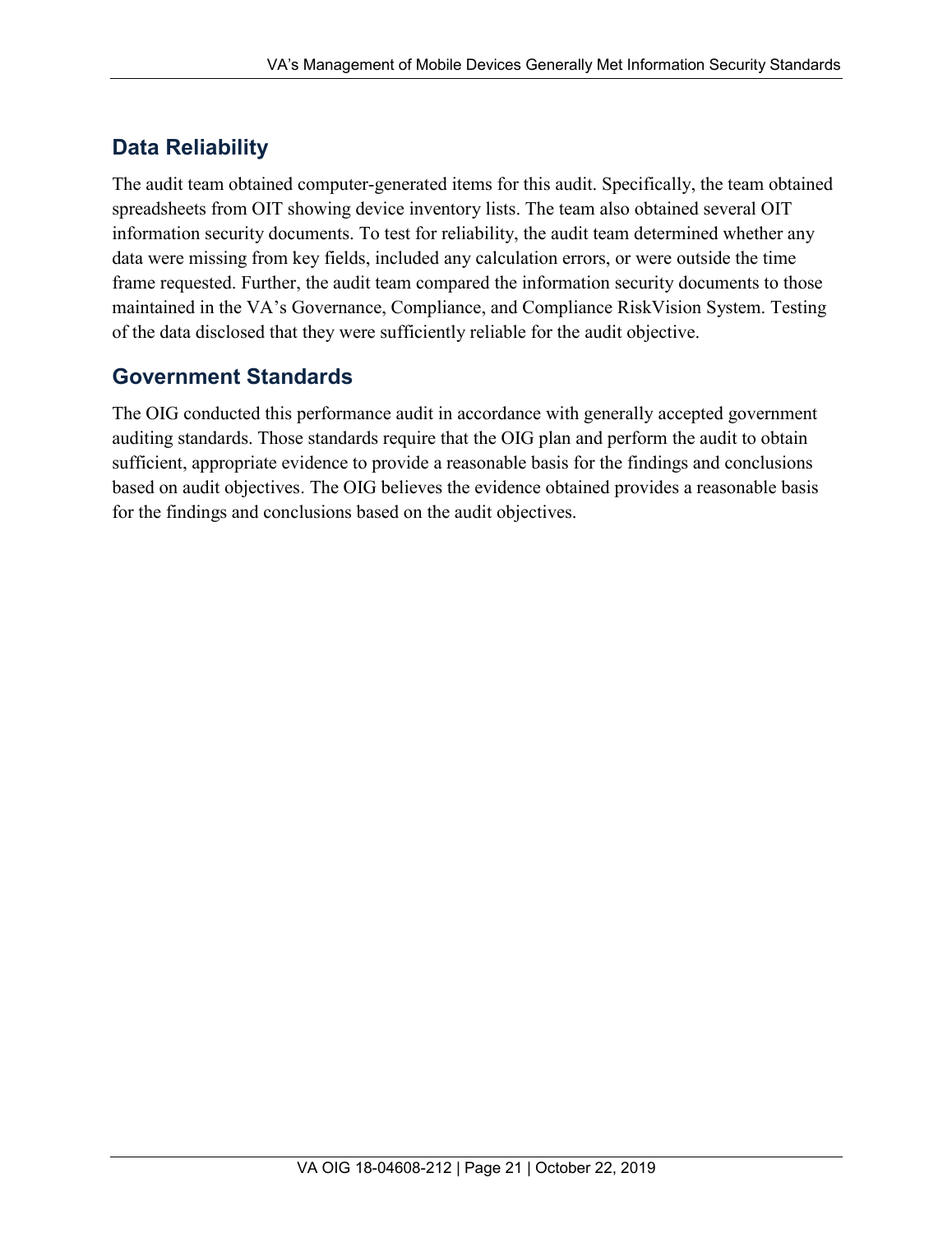# **Appendix B: Management Comments**

#### <span id="page-29-0"></span>**Department of Veterans Affairs Memorandum**

- Date: September 18, 2019
- From: Principal Deputy Assistant Secretary for Information and Technology and Deputy Chief Information Officer (005A)
- Subj: OIG Draft Report, Audit of VA's Information Security Management of Mobile Devices Project Number 2018-04608-DV-0001
- To: Assistant Inspector General for Audits and Evaluations (52)

Thank you for the opportunity to review the Office of Inspector General (OIG) draft report, *Audit of VA's Information Security Management of Mobile Devices* (Project No. 2018-04608-DV-0001). The Office of Information and Technology (OIT) concurs with the OIG's findings and recommendations and submits the attached written comments. For questions regarding OIT's comments on the draft report, please contact Martha Orr, Deputy Chief Information Officer for Quality, Performance, and Risk at (202) 461-5139.

(Original signed by)

Dominic Cussatt

**Attachment**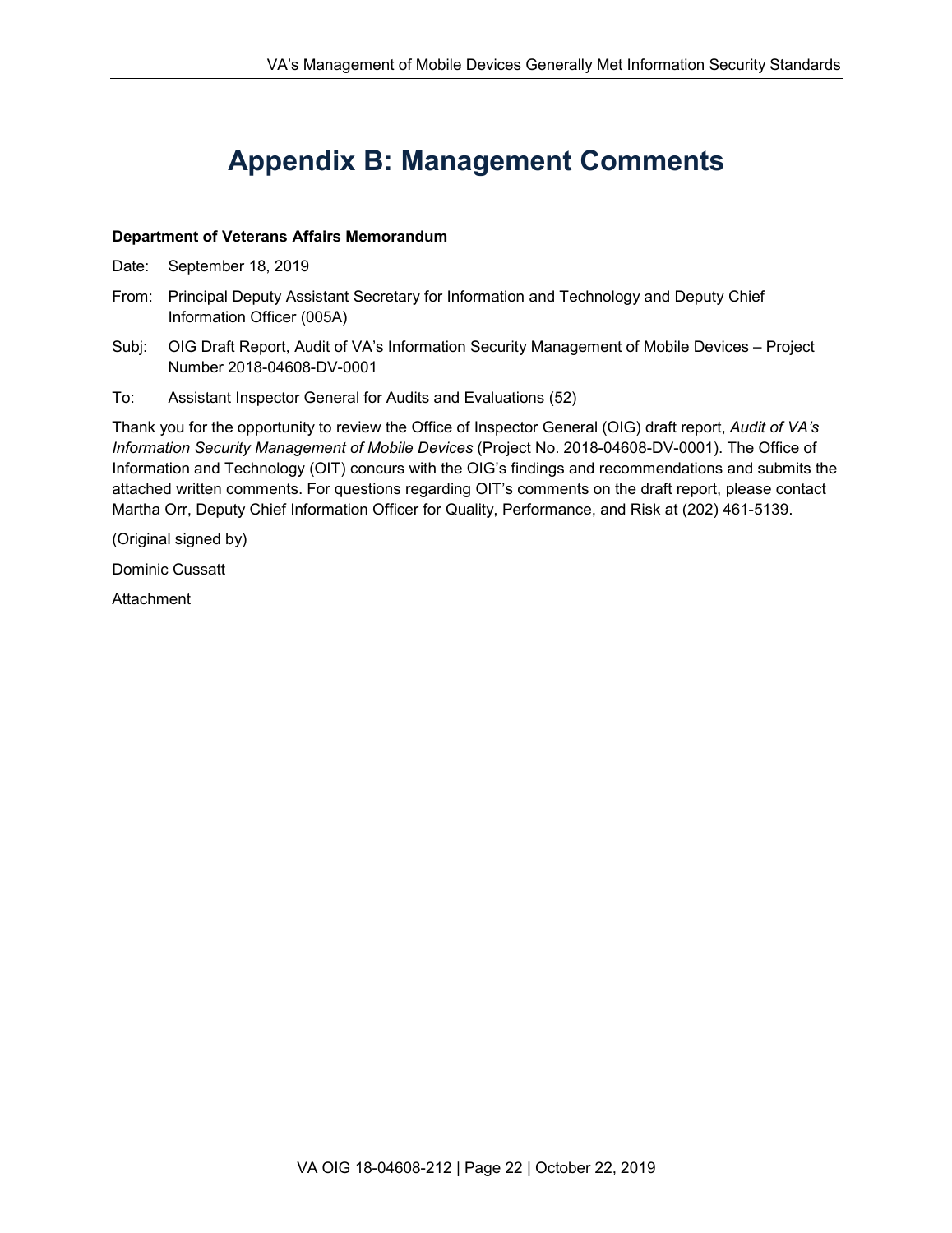#### **Enclosure**

#### **Department of Veterans Affairs (VA) Comments to Office of Inspector General (OIG) Draft Report,** *VA's Information Security Management of Mobile Devices* (Project No. 2018-04608-DV-0001)

#### **OIG Recommendation 1: The OIG recommended the Assistant Secretary for the Office of Information Technology enforce blacklisting or formally assess and document their approach of using training as the mitigating control to prevent users from downloading and using non-VA approved applications.**

**Comments: Concur.** The Department of Veterans Affairs (VA) Office of Information and Technology (OIT) is working on two approaches which will address the recommendation. The first approach is a technical solution using the application Lookout to ensure mobile applications are not malicious. Lookout is deployed to VA mobile endpoints. The second approach will be to implement a process to ensure mobile users have the proper training before receiving a mobile device. The mobile training includes information on what activities are appropriate and inappropriate for VA sensitive data applications.

**Target Completion Date:** VA will provide a target completion date and additional details on the technical and process solutions at the time of the report's 90-day follow-up.

OIG Recommendation 2: The OIG recommended the Assistant Secretary for the Office of Information Technology use configuration management tools to prevent premature or late updating of mobile devices or develop proactive policies and procedures to ensure users do not update mobile devices and applications until after the Mobile Device Management team has conducted testing.

**Comments: Concur.** OIT can delay Operating System updates for a maximum of 90 days, but this requires that mobile devices are in supervised mode. OIT is working to transition all VA mobile devices to supervised mode. OIT cannot indefinitely prevent application updates due to the app store model that Apple utilizes. These updates provide functional changes, as well as security updates. For VA specific applications, OIT will implement a process to look for any updates, test, and confirm there are no issues. If any issues are identified, a bulletin will be released to all mobile users to refrain from updating the application until the identified issues are resolved.

**Target Completion Date:** VA will provide a target completion date and additional details at the time of the report's 90-day follow-up.

OIG Recommendation 3: The OIG recommended the Assistant Secretary for the Office of Information Technology validate that users of mobile devices are completing the required annual Mobile Training: Security of Apps on iOS Devices before user accounts are activated.

**Comments: Concur.** OIT will develop a process to ensure that mobile training is provided to users before they receive a device.

**Target Completion Date:** VA will fully implement said process by June 30, 2020. VA will provide additional details at the time of the report's 90-day follow-up.

> *For accessibility, the original format of this appendix has been modified to comply with Section 508 of the Rehabilitation Act of 1973, as amended.*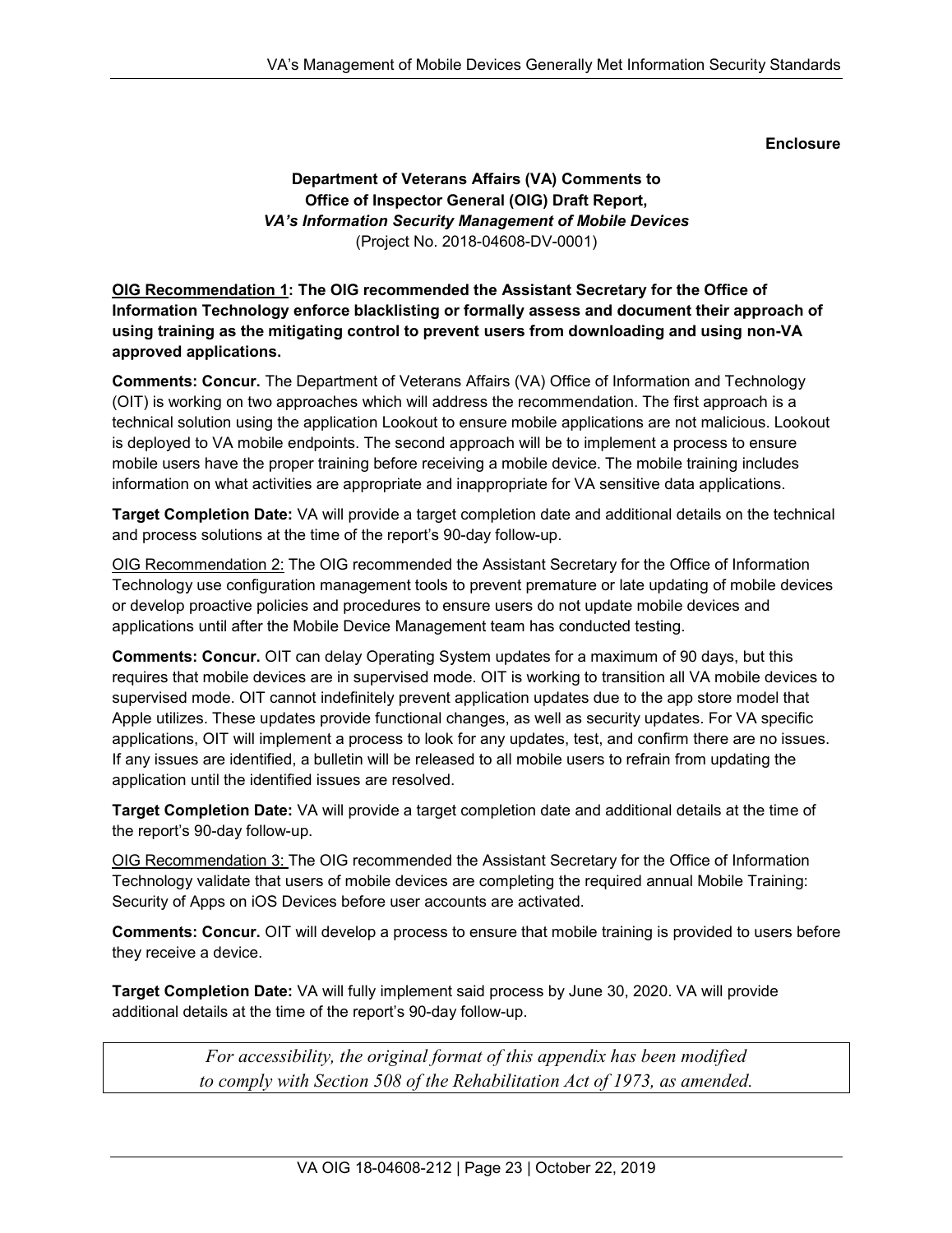# **OIG Contact and Staff Acknowledgments**

<span id="page-31-0"></span>

| <b>Contact</b>    | For more information about this report, please contact the<br>Office of Inspector General at (202) 461-4720. |
|-------------------|--------------------------------------------------------------------------------------------------------------|
| <b>Audit Team</b> | Al Tate, Director<br>Francis Hoang<br><b>Robin Morse</b><br><b>Robert Skaggs</b><br><b>Adam Sowells</b>      |